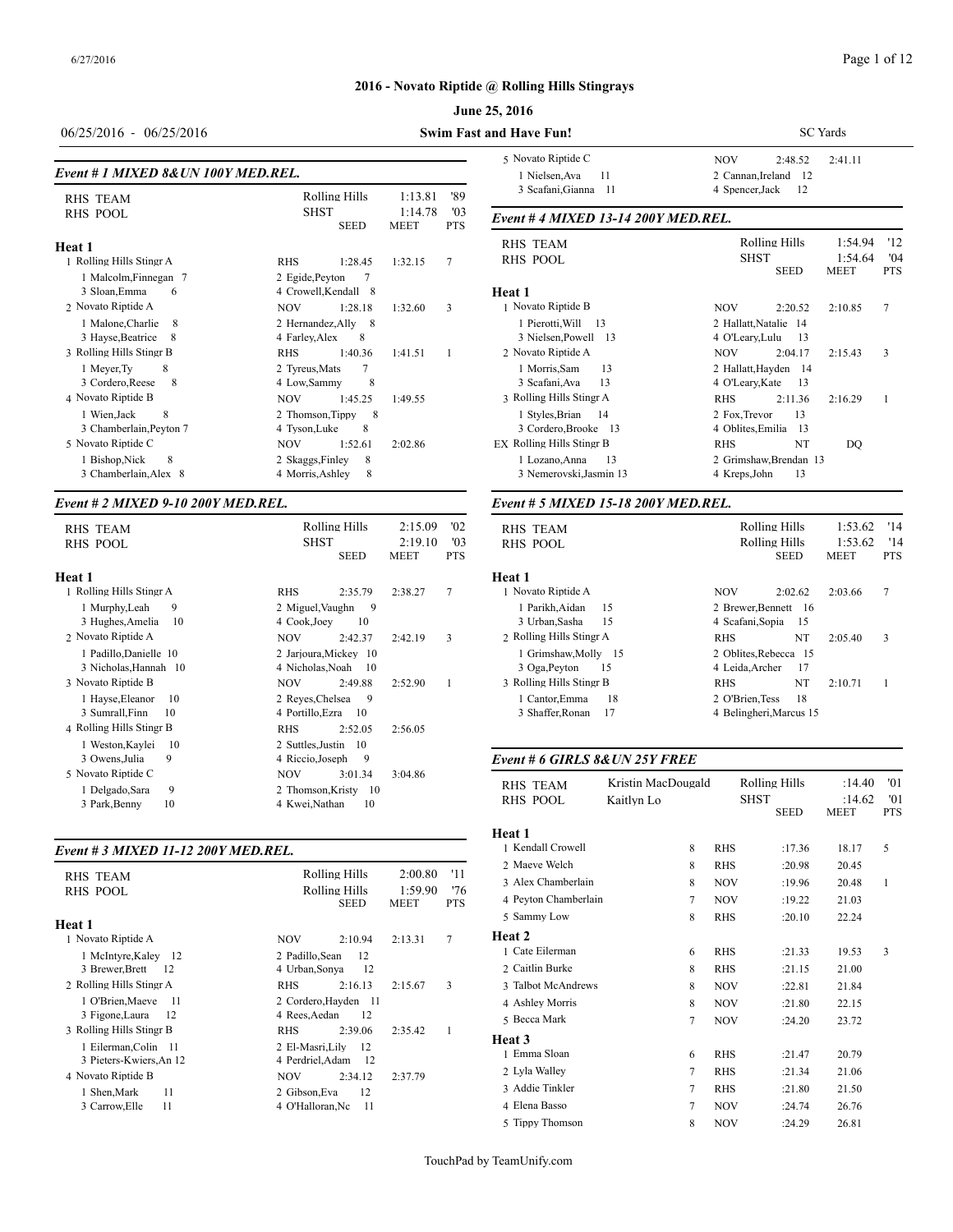# Page 2 of 12

# **2016 - Novato Riptide @ Rolling Hills Stingrays**

|                              |                |            |                       |                |              | June 25, 2016               |           |
|------------------------------|----------------|------------|-----------------------|----------------|--------------|-----------------------------|-----------|
| 06/25/2016 - 06/25/2016      |                |            |                       |                |              | Swim Fast and Have Fun!     |           |
| Heat 4                       |                |            |                       |                |              | 1 Wyatt Britton             |           |
| 1 K K O'Connell              | 6              | NOV        | :26.28                | 22.68          |              | 2 Quinn Ostroff             |           |
| 2 Beatrice Plescia           | 8              | RHS        | :22.38                | 22.82          |              | 3 Luke Tyson                |           |
| 3 Rio Lindner                | 7              | <b>NOV</b> | :25.11                | 24.20          |              | 4 Mats Tyreus               |           |
| 4 Zoie Halsing               | 7              | <b>NOV</b> | :26.83                | 26.35          |              | 5 Walker Egide              |           |
| 5 Reese Cordero              | 8              | RHS        | :22.32                | 27.03          |              | Heat 3                      |           |
| Heat 5                       |                |            |                       |                |              | 1 Ethan Murphy              |           |
| 1 Grace Berringer            | 7              | <b>RHS</b> | :24.21                | 21.88          |              | 2 Nick Bishop               |           |
| 2 Elizabeth Contreras        | 7              | RHS        | :24.09                | 26.84          |              | 3 Joey Gomez                |           |
| 3 Gabi Brown                 | 6              | NOV        | :27.25                | 27.80          |              | 4 Rowan Sanctuary           |           |
| 4 Jaime Coelho Jaime Coelho  | 6              | <b>NOV</b> | :29.08                | 28.24          |              | 5 Jack Sloan                |           |
| 5 Livi Carlomagno            | 8              | RHS        | :23.22                | NS             |              | Heat 4                      |           |
| Heat 6                       |                |            |                       |                |              | 1 Liam Yocke                |           |
| 1 Rosalie Chi                | 6              | RHS        | :25.66                | 23.90          |              | 2 Jack Wien                 |           |
| 2 Emma Rapp                  | 8              | RHS        | :25.32                | 27.37          |              | 3 Kousuke Kusakabe          |           |
| 3 Isabella Shiu              | 7              | NOV        | :29.52                | 27.85          |              | 4 Jackson Sapp              |           |
| 4 Josie Sumrall              | 7              | <b>NOV</b> | :29.92                | 28.72          |              | 5 Finley Skaggs             |           |
| 5 Talia Anand                | 7              | <b>NOV</b> | :31.15                | 30.15          |              | Heat 5                      |           |
| Heat 7                       |                |            |                       |                |              | 1 Jackson Burt              |           |
| 1 Bri Or brianna Jackson     | 8              | RHS        | :27.45                | 24.51          |              | 2 Gavin Weston              |           |
| 2 Emma Evans                 | 7              | <b>NOV</b> | :33.46                | 26.37          |              | 3 Ben Mersereau             |           |
| 3 Mia Thoms                  | 6              | RHS        | :26.32                | 28.15          |              | Heat 6                      |           |
| 4 Becca Low                  | 6              | RHS        | :27.78                | 29.22          |              | 1 Cooper Malone             |           |
| 5 Summer Weissleder          | 8              | NOV        | :35.75                | 36.23          |              | 2 Ben Inclenrock            |           |
| Heat 8                       |                |            |                       |                |              | 3 Brian Proksch             |           |
| 1 Maggie McCall              | 7              | RHS        | :28.03                | 27.47          |              |                             |           |
| 2 Hazel Loskutoff            | 7              | RHS        | :28.38                | 28.49          |              | Event # 8 GIRLS 9-10 50Y F. |           |
| 3 Audrey Inclenrock          | 7              | RHS        | :30.67                | 29.01          |              |                             |           |
| 4 Heidi Brew                 | 6              | NOV        | :35.96                | 33.11          |              | RHS TEAM                    | Kathryn M |
| EX Ella Blok                 | 5              | RHS        | NT                    | 38.61          |              | RHS POOL                    | Kathryn M |
| Heat 9                       |                |            |                       |                |              | Heat 1                      |           |
| 1 Damen Heath                | 7              | RHS        | :32.62                | 27.91          |              | 1 Lexie Fox                 |           |
| 2 Taylor McTigue             | 6              | RHS        | :32.17                | 29.16          |              | 2 Amelia Hughes             |           |
| 3 Sophia Mersereau           | 7              | RHS        | :31.67                | 29.23          |              | 3 Amanda Ross               |           |
| 4 Lane Miguel                | 6              | RHS        | :34.80                | 34.24          |              | 4 Hannah Nicholas           |           |
| 5 Bridget Welch              | 6              | RHS        | :31.17                | 34.68          |              | 5 Kaylei Weston             |           |
| Heat 10                      |                |            |                       |                |              | Heat 2                      |           |
| 1 Mattea Cashiola            | 8              | RHS        | NT                    | 28.01          |              | 1 Kristy Thomson            |           |
| 2 Sloane Sosa                | 4              | <b>RHS</b> | :49.15                | 42.59          |              | 2 Sara Delgado              |           |
| 3 Avery Valenzona            | 7              | <b>RHS</b> | NT                    | NS             |              | 3 Chelsea Reyes             |           |
| Heat 11                      |                |            |                       |                |              | 4 Celestina Gonzales        |           |
| 1 Peyton Weiss               | 7              | RHS        | NT                    | 31.80          |              | 5 Allie Milani              |           |
| 2 Sophia Osterman            | 4              | RHS        | NT                    | 45.33          |              | Heat 3                      |           |
| 3 Margaux Plescia            | 6              | RHS        | NT                    | NS             |              | 1 Hanna Thoms               |           |
| Event # 7 BOYS 8&UN 25Y FREE |                |            |                       |                |              | 2 Scarlett Ikeda            |           |
|                              |                |            |                       |                |              | 3 Morgan Brew               |           |
| <b>RHS TEAM</b>              | Adrian Adkison |            | <b>Rolling Hills</b>  | :14.20         | '93          | 4 Megan Wien                |           |
| RHS POOL                     | D. Hemingway   |            | Rolling Hills<br>SEED | :14.40<br>MEET | '76<br>PTS   | 5 Sophie Small<br>Heat 4    |           |
| Heat 1                       |                |            |                       |                |              | 1 Grace Thelen              |           |
| 1 Alex Farley                | 8              | NOV        | :20.01                | 20.34          | 5            | 2 Allie Pierotti            |           |
| 2 Ty Meyer                   | 8              | RHS        | :23.00                | 20.46          | 3            | 3 Caelyn Emery              |           |
| 3 Finnegan Malcolm           | 7              | RHS        | :21.07                | 21.11          | $\mathbf{1}$ | 4 Kenzie Malcolm            |           |
| 4 Charlie Malone             | 8              | NOV        | :20.35                | 21.24          |              | 5 Sneha Yendluri            |           |
| 5 Fabian Gonzalez            | 7              | RHS        | :24.45                | 23.96          |              | Heat 5                      |           |
| <b>Heat 2</b>                |                |            |                       |                |              | 1 Lauren Cervantez          |           |

| nd Have Fun!       |                | <b>SC</b> Yards |        |           |  |  |  |
|--------------------|----------------|-----------------|--------|-----------|--|--|--|
| 1 Wyatt Britton    | 8              | <b>NOV</b>      | :23.77 | 21.55     |  |  |  |
| 2 Quinn Ostroff    | 7              | <b>NOV</b>      | :23.90 | 22.16     |  |  |  |
| 3 Luke Tyson       | 8              | <b>NOV</b>      | :21.86 | 23.12     |  |  |  |
| 4 Mats Tyreus      | 7              | <b>RHS</b>      | :26.96 | 27.10     |  |  |  |
| 5 Walker Egide     | $\overline{4}$ | <b>RHS</b>      | :30.24 | 29.56     |  |  |  |
| Heat <sub>3</sub>  |                |                 |        |           |  |  |  |
| 1 Ethan Murphy     | $\overline{7}$ | <b>NOV</b>      | :24.31 | 25.59     |  |  |  |
| 2 Nick Bishop      | 8              | <b>NOV</b>      | :24.35 | 27.12     |  |  |  |
| 3 Joey Gomez       | 6              | <b>RHS</b>      | :31.37 | 27.52     |  |  |  |
| 4 Rowan Sanctuary  | 6              | <b>RHS</b>      | :31.36 | 34.19     |  |  |  |
| 5 Jack Sloan       | 8              | <b>RHS</b>      | :32.83 | 36.21     |  |  |  |
| Heat 4             |                |                 |        |           |  |  |  |
| 1 Liam Yocke       | 6              | <b>NOV</b>      | :25.08 | 22.35     |  |  |  |
| 2 Jack Wien        | 8              | <b>NOV</b>      | :24.91 | 27.69     |  |  |  |
| 3 Kousuke Kusakabe | 7              | <b>RHS</b>      | :43.01 | 35.48     |  |  |  |
| 4 Jackson Sapp     | 6              | <b>RHS</b>      | :43.13 | 37.10     |  |  |  |
| 5 Finley Skaggs    | 8              | <b>NOV</b>      | :24.50 | NS        |  |  |  |
| Heat 5             |                |                 |        |           |  |  |  |
| 1 Jackson Burt     | 8              | <b>NOV</b>      | :25.94 | 22.17     |  |  |  |
| 2 Gavin Weston     | 5              | <b>RHS</b>      | :44.73 | 37.53     |  |  |  |
| 3 Ben Mersereau    | 5              | <b>RHS</b>      | :43.13 | NS        |  |  |  |
| Heat 6             |                |                 |        |           |  |  |  |
| 1 Cooper Malone    | 6              | <b>NOV</b>      | :31.47 | 30.55     |  |  |  |
| 2 Ben Inclenrock   | 5              | <b>RHS</b>      | NT     | <b>NS</b> |  |  |  |
| 3 Brian Proksch    | 8              | <b>RHS</b>      | NT     | <b>NS</b> |  |  |  |

# *Event # 8 GIRLS 9-10 50Y FREE*

| <b>RHS TEAM</b><br><b>RHS POOL</b> | Kathryn Murphy<br>Kathrvn Murphy |            | <b>Rolling Hills</b><br><b>Rolling Hills</b> | :27.39<br>:27.82 | '03<br>'03 |  |
|------------------------------------|----------------------------------|------------|----------------------------------------------|------------------|------------|--|
|                                    |                                  |            | <b>SEED</b>                                  | <b>MEET</b>      | <b>PTS</b> |  |
| Heat 1                             |                                  |            |                                              |                  |            |  |
| 1 Lexie Fox                        | 10                               | <b>RHS</b> | :35.77                                       | 35.06            | 5          |  |
| 2 Amelia Hughes                    | 10                               | <b>RHS</b> | :34.42                                       | 35.22            | 3          |  |
| 3 Amanda Ross                      | 10                               | <b>NOV</b> | :36.81                                       | 35.82            | 1          |  |
| 4 Hannah Nicholas                  | 10                               | <b>NOV</b> | :35.98                                       | 36.05            |            |  |
| 5 Kaylei Weston                    | 10                               | <b>RHS</b> | :36.71                                       | 36.43            |            |  |
| Heat 2                             |                                  |            |                                              |                  |            |  |
| 1 Kristy Thomson                   | 10                               | <b>NOV</b> | :38.12                                       | 37.94            |            |  |
| 2 Sara Delgado                     | 9                                | <b>NOV</b> | :38.15                                       | 38.02            |            |  |
| 3 Chelsea Reyes                    | 9                                | <b>NOV</b> | :37.59                                       | 40.56            |            |  |
| 4 Celestina Gonzales               | 9                                | <b>RHS</b> | :40.76                                       | 40.76            |            |  |
| 5 Allie Milani                     | 9                                | <b>RHS</b> | :42.02                                       | 40.83            |            |  |
| Heat 3                             |                                  |            |                                              |                  |            |  |
| 1 Hanna Thoms                      | 9                                | <b>RHS</b> | :42.06                                       | 42.15            |            |  |
| 2 Scarlett Ikeda                   | 9                                | <b>RHS</b> | :44.44                                       | 42.26            |            |  |
| 3 Morgan Brew                      | 9                                | <b>NOV</b> | :42.66                                       | 43.94            |            |  |
| 4 Megan Wien                       | 10                               | <b>NOV</b> | :39.69                                       | 44.61            |            |  |
| 5 Sophie Small                     | 9                                | <b>RHS</b> | :44.23                                       | 49.32            |            |  |
| Heat 4                             |                                  |            |                                              |                  |            |  |
| 1 Grace Thelen                     | 9                                | <b>NOV</b> | :45.95                                       | 44.64            |            |  |
| 2 Allie Pierotti                   | 10                               | <b>NOV</b> | :43.61                                       | 45.36            |            |  |
| 3 Caelyn Emery                     | 9                                | <b>RHS</b> | :45.40                                       | 46.03            |            |  |
| 4 Kenzie Malcolm                   | 10                               | <b>RHS</b> | :47.39                                       | 46.49            |            |  |
| 5 Sneha Yendluri                   | 10                               | <b>NOV</b> | :44.91                                       | <b>NS</b>        |            |  |
| Heat 5                             |                                  |            |                                              |                  |            |  |
| 1 Lauren Cervantez                 | 9                                | <b>NOV</b> | :47.58                                       | 47.76            |            |  |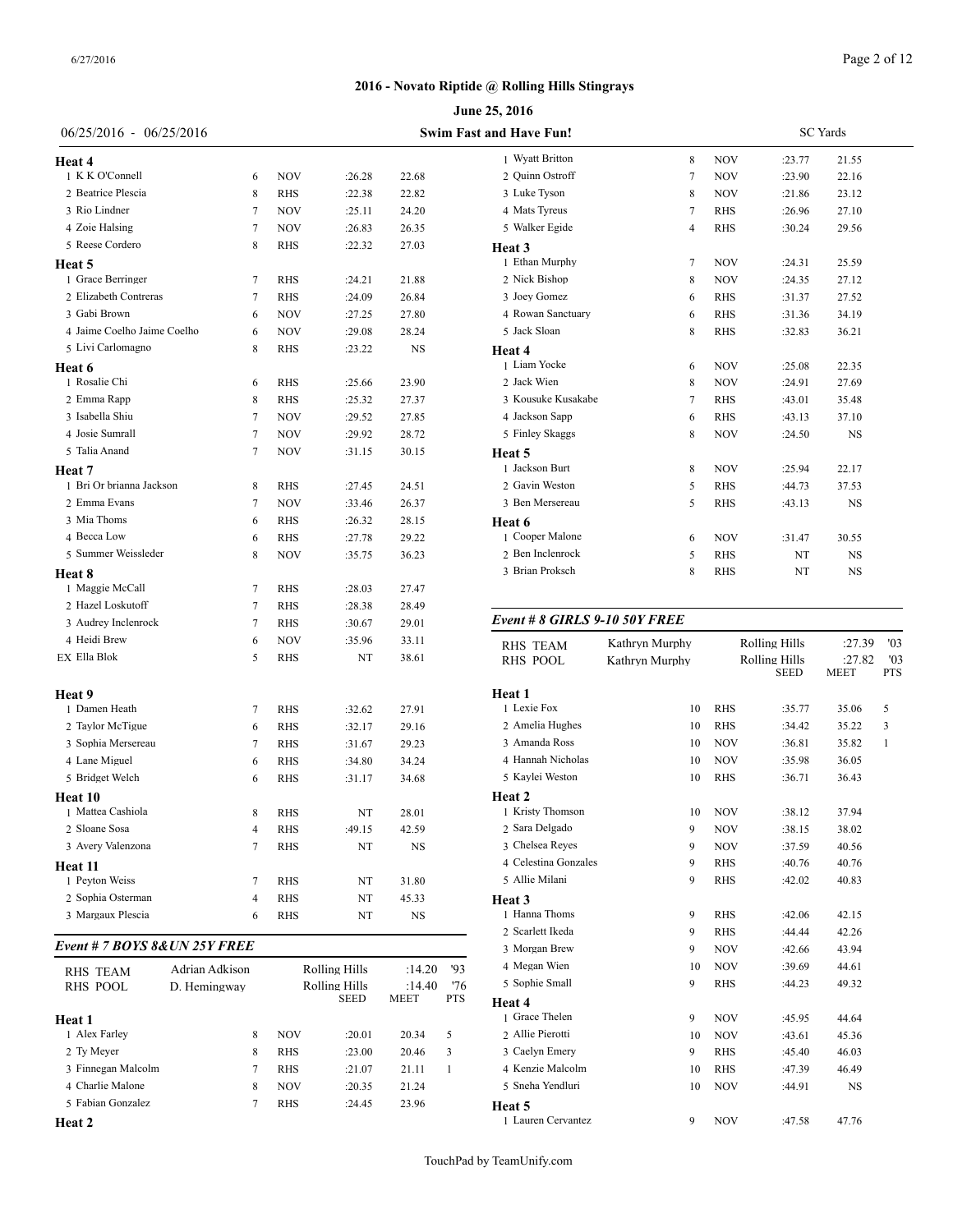|                           |    |            | June 25, 2016 |       |                                |  |  |  |  |
|---------------------------|----|------------|---------------|-------|--------------------------------|--|--|--|--|
| $06/25/2016 - 06/25/2016$ |    |            |               |       | <b>Swim Fast and Have Fun!</b> |  |  |  |  |
| 2 Holly Ross              | 9  | <b>NOV</b> | :51.29        | 49.98 | 1 Isabel Owens                 |  |  |  |  |
| 3 Grace-May Hansen        | 9  | <b>RHS</b> | :56.67        | 56.85 | 2 Maike Mieritz                |  |  |  |  |
| EX Tia Blok               | 10 | <b>RHS</b> | NT            | 45.68 | 3 Elle Carrow                  |  |  |  |  |
| <b>Heat 6</b>             |    |            |               |       | 4 Eva Gibson                   |  |  |  |  |
| 1 Keira Squires           | 9  | <b>RHS</b> | NT            | 40.53 | 5 Gianna Scafani               |  |  |  |  |
| 2 Lulu Real               | 9  | <b>NOV</b> | :56.09        | 53.89 | Heat 3                         |  |  |  |  |
| 3 Sam Farber              | 9  | <b>NOV</b> | :56.76        | 56.95 | 1 Lily El-Masri                |  |  |  |  |

# *Event # 9 BOYS 9-10 50Y FREE*

| RHS TEAM           | Daniel Hardman   |            | <b>Rolling Hills</b> | :28.78      | '09        | 4 Yamini Srivasta |
|--------------------|------------------|------------|----------------------|-------------|------------|-------------------|
| <b>RHS POOL</b>    | Zachary McIntyre |            | Novato Riptide       | :27.40      | '13        | 5 Giada Reali     |
|                    |                  |            | <b>SEED</b>          | <b>MEET</b> | <b>PTS</b> | Heat 4            |
| Heat 1             |                  |            |                      |             |            | 1 Camila Acacio   |
| 1 Joey Cook        | 10               | RHS        | :30.73               | 31.80       | 5          | 2 Shaalin Anand   |
| 2 Vaughn Miguel    | 9                | RHS        | :35.91               | 35.83       | 3          | 3 Michaelanne Ca  |
| 3 Justin Suttles   | 10               | <b>RHS</b> | :37.42               | 37.75       |            | 4 Isabella Riccio |
| 4 Noah Nicholas    | 10               | <b>NOV</b> | :37.10               | 38.34       |            | 5 Alexis Weiss    |
| 5 Ezra Portillo    | 10               | NOV        | :37.53               | 40.35       |            | Heat 5            |
| Heat 2             |                  |            |                      |             |            | 1 Gia De La renta |
| 1 Finn Sumrall     | 10               | NOV        | :38.75               | 37.65       | 1          | 2 Yuki Kusakabe   |
| 2 Joseph Riccio    | 9                | <b>RHS</b> | :38.52               | 39.78       |            | 3 Mako Kusakabe   |
| 3 Owen Pinder      | 10               | <b>RHS</b> | :40.87               | 40.84       |            | 4 Abby Hammer     |
| 4 Nathan Kwei      | 10               | <b>NOV</b> | :39.41               | 40.85       |            |                   |
| 5 Dominic Scafani  | 9                | <b>NOV</b> | :40.30               | 43.10       |            |                   |
| Heat 3             |                  |            |                      |             |            | Event # 11 $BOY$  |
| 1 Tommy Park       | 10               | NOV        | :40.66               | 38.48       |            | <b>RHS TEAM</b>   |
| 2 Jake Tinkler     | 9                | <b>RHS</b> | :41.43               | 42.91       |            | <b>RHS POOL</b>   |
| 3 Kieran Sanctuary | 9                | <b>RHS</b> | :44.36               | 43.20       |            |                   |
| 4 Mickey Jarjoura  | 10               | NOV        | :41.84               | 44.38       |            | Heat 1            |
| 5 Mason Weston     | 9                | RHS        | :43.19               | 47.10       |            | 1 Brett Brewer    |
|                    |                  |            |                      |             |            | 2 Hayden Corderc  |
| Heat 4             |                  |            |                      |             |            | 3 Nc O'Halloran   |
| 1 Benny Park       | 10               | NOV        | :43.18               | 41.35       |            | 4 Aedan Rees      |
| 2 Shane Britton    | 10               | NOV        | :43.06               | 42.18       |            | 5 Adam Perdriel   |
| 3 Nick Carlomagno  | 9                | <b>RHS</b> | :45.89               | 43.20       |            | Heat 2            |
| 4 Andrew Halsing   | 9                | NOV        | :45.05               | 43.47       |            | 1 Sean Padillo    |
| 5 Dylan Larroque   | 9                | <b>RHS</b> | :46.61               | 49.21       |            | 2 Mark Shen       |
| Heat 5             |                  |            |                      |             |            | 3 Colin Eilerman  |
| 1 Sullivan Ostroff | 9                | <b>NOV</b> | :45.17               | 47.25       |            | 4 Jackson Goodric |
| 2 Jaiden Suttles   | 9                | <b>RHS</b> | :47.48               | 47.51       |            | 5 Jack Spencer    |
| 3 Sam Spencer      | 9                | <b>NOV</b> | :46.94               | 49.59       |            | Heat 3            |
| Heat 6             |                  |            |                      |             |            | 1 Phoenix Lindner |
| 1 Michael Gomez    | 9                | <b>RHS</b> | :47.61               | 45.76       |            | 2 Ireland Cannan  |
| 2 Aidan Brady      | 9                | <b>RHS</b> | :50.58               | 56.27       |            | 3 Cooper Sumrall  |
| 3 Ben Flora        | 9                | <b>NOV</b> | :48.58               | <b>NS</b>   |            | 4 Gibson Chidel   |
|                    |                  |            |                      |             |            | 5 Josh Danziger   |

# *Event # 10 GIRLS 11-12 50Y FREE*

| <b>RHS TEAM</b><br><b>RHS POOL</b> | Kathryn Murphy<br>Elisabeth Rosen |            | Rolling Hills<br><b>SHST</b><br><b>SEED</b> | :26.49<br>:25.95<br><b>MEET</b> | 04'<br>'06<br><b>PTS</b> | 1 Michael Griffin<br>2 Owan Baysinger<br>3 Cooper Thelen |
|------------------------------------|-----------------------------------|------------|---------------------------------------------|---------------------------------|--------------------------|----------------------------------------------------------|
| <b>Heat 1</b>                      |                                   |            |                                             |                                 |                          | 4 Elijah De Souza                                        |
| 1 Kaley McIntyre                   | 12                                | <b>NOV</b> | :27.35                                      | 27.69                           | 5                        | 5 Nathan Flora                                           |
| 2 Laura Figone                     | 12                                | <b>RHS</b> | :29.73                                      | 28.98                           | 3                        |                                                          |
| 3 Maeve O'Brien                    | 11                                | <b>RHS</b> | :29.04                                      | 29.10                           |                          | Event # 12 GIRI                                          |
| 4 Annelies Pieters-Kwiers          | 12                                | <b>RHS</b> | :32.36                                      | 32.45                           |                          | <b>RHS TEAM</b>                                          |
| 5 Ava Nielsen                      | 11                                | <b>NOV</b> | :33.12                                      | 33.67                           |                          | RHS POOL                                                 |
|                                    |                                   |            |                                             |                                 |                          |                                                          |

| nd Have Fun!         |    |            | <b>SC</b> Yards |           |  |
|----------------------|----|------------|-----------------|-----------|--|
| 1 Isabel Owens       | 11 | <b>RHS</b> | :32.52          | 32.99     |  |
| 2 Maike Mieritz      | 12 | <b>RHS</b> | :34.24          | 33.92     |  |
| 3 Elle Carrow        | 11 | <b>NOV</b> | :33.21          | 34.57     |  |
| 4 Eva Gibson         | 12 | <b>NOV</b> | :34.97          | 36.60     |  |
| 5 Gianna Scafani     | 11 | <b>NOV</b> | :34.68          | 37.74     |  |
| Heat 3               |    |            |                 |           |  |
| 1 Lily El-Masri      | 12 | <b>RHS</b> | :34.38          | 34.48     |  |
| 2 Lauren Brady       | 11 | <b>RHS</b> | :37.81          | 37.42     |  |
| 3 Adriana Hansen     | 12 | <b>NOV</b> | :36.15          | 37.50     |  |
| 4 Yamini Srivastava  | 11 | <b>NOV</b> | :37.39          | 39.93     |  |
| 5 Giada Reali        | 11 | <b>RHS</b> | :38.27          | <b>NS</b> |  |
| Heat 4               |    |            |                 |           |  |
| 1 Camila Acacio      | 11 | <b>NOV</b> | :38.91          | 37.08     |  |
| 2 Shaalin Anand      | 12 | <b>NOV</b> | :39.38          | 40.29     |  |
| 3 Michaelanne Cannan | 11 | <b>NOV</b> | :40.93          | 42.65     |  |
| 4 Isabella Riccio    | 11 | <b>RHS</b> | :42.38          | 42.69     |  |
| 5 Alexis Weiss       | 11 | <b>RHS</b> | :42.60          | 45.16     |  |
| Heat 5               |    |            |                 |           |  |
| 1 Gia De La renta    | 11 | <b>NOV</b> | :42.78          | 39.66     |  |
| 2 Yuki Kusakabe      | 11 | <b>RHS</b> | :55.49          | 51.49     |  |
| 3 Mako Kusakabe      | 11 | <b>RHS</b> | :58.15          | 57.23     |  |
| 4 Abby Hammer        | 11 | <b>NOV</b> | :43.60          | <b>NS</b> |  |
|                      |    |            |                 |           |  |

# *Event # 11 BOYS 11-12 50Y FREE*

| <b>RHS TEAM</b>                 | Daniel Hardman      |            | <b>Rolling Hills</b><br><b>Rolling Hills</b> | :24.00<br>:24.40      | '11<br>'11        |
|---------------------------------|---------------------|------------|----------------------------------------------|-----------------------|-------------------|
| <b>RHS POOL</b>                 | Daniel Hardman      |            | <b>SEED</b>                                  | <b>MEET</b>           | <b>PTS</b>        |
| Heat 1                          |                     |            |                                              |                       |                   |
| 1 Brett Brewer                  | 12                  | <b>NOV</b> | :29.33                                       | 29.75                 | 5                 |
| 2 Hayden Cordero                | 11                  | <b>RHS</b> | :30.61                                       | 30.50                 | 3                 |
| 3 Nc O'Halloran                 | 11                  | <b>NOV</b> | :31.84                                       | 32.04                 | 1                 |
| 4 Aedan Rees                    | 12                  | <b>RHS</b> | :32.33                                       | 32.99                 |                   |
| 5 Adam Perdriel                 | 12                  | <b>RHS</b> | :35.54                                       | 35.22                 |                   |
| Heat <sub>2</sub>               |                     |            |                                              |                       |                   |
| 1 Sean Padillo                  | 12                  | <b>NOV</b> | :32.47                                       | 32.09                 |                   |
| 2 Mark Shen                     | 11                  | <b>NOV</b> | :33.46                                       | 35.06                 |                   |
| 3 Colin Eilerman                | 11                  | <b>RHS</b> | :37.30                                       | 37.33                 |                   |
| 4 Jackson Goodrich              | 11                  | <b>RHS</b> | :38.80                                       | 40.24                 |                   |
| 5 Jack Spencer                  | 12                  | <b>NOV</b> | :34.43                                       | <b>NS</b>             |                   |
| Heat 3                          |                     |            |                                              |                       |                   |
| 1 Phoenix Lindner               | 12                  | <b>NOV</b> | :36.20                                       | 34.99                 |                   |
| 2 Ireland Cannan                | 12                  | <b>NOV</b> | :36.24                                       | 36.08                 |                   |
| 3 Cooper Sumrall                | 12                  | <b>NOV</b> | :37.08                                       | 36.46                 |                   |
| 4 Gibson Chidel                 | 12                  | <b>NOV</b> | :38.49                                       | 40.20                 |                   |
| 5 Josh Danziger                 | 11                  | <b>RHS</b> | :42.85                                       | 43.35                 |                   |
| Heat 4                          |                     |            |                                              |                       |                   |
| 1 Michael Griffin               | 12                  | <b>NOV</b> | :41.64                                       | 38.70                 |                   |
| 2 Qwan Baysinger                | 12                  | <b>NOV</b> | :43.10                                       | 41.57                 |                   |
| 3 Cooper Thelen                 | 12                  | <b>NOV</b> | :42.27                                       | 43.04                 |                   |
| 4 Elijah De Souza               | 12                  | <b>NOV</b> | :41.81                                       | 43.11                 |                   |
| 5 Nathan Flora                  | 12                  | <b>NOV</b> | :39.96                                       | <b>NS</b>             |                   |
| Event # 12 GIRLS 13-14 50Y FREE |                     |            |                                              |                       |                   |
| <b>RHS TEAM</b>                 | Katrina Kaszpurenko |            | <b>Rolling Hills</b>                         | :25.54                | '00               |
| <b>RHS POOL</b>                 | Alvssa Lo           |            | <b>SHST</b><br><b>SEED</b>                   | :25.41<br><b>MEET</b> | '04<br><b>PTS</b> |

**Heat 2**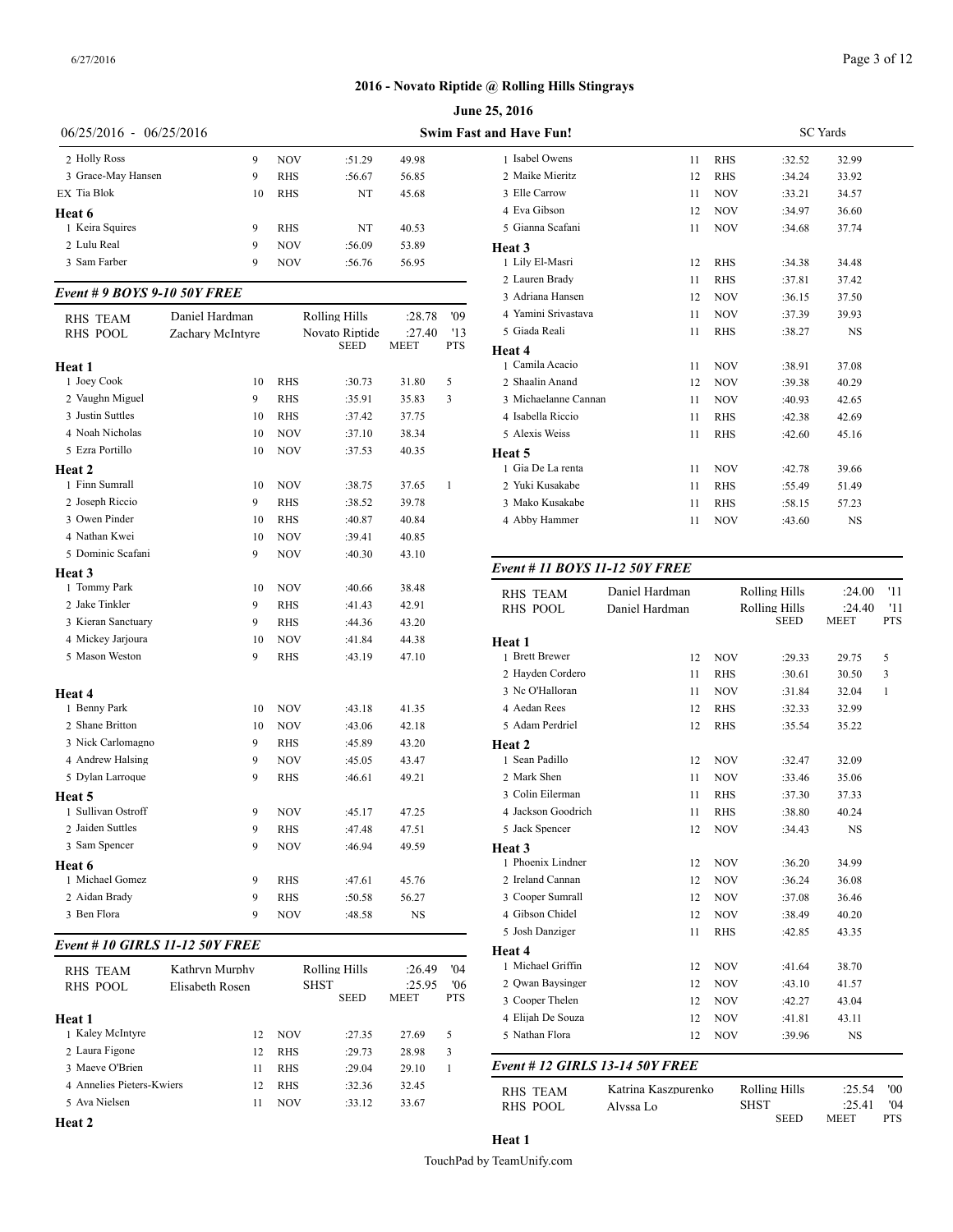#### **June 25, 2016**

# 06/25/2016 - 06/25/2016 **Swim Fast**

| <b>RHS TEAM</b>      | Katrina Kaszpurenko |            | <b>Rolling Hills</b>       | :25.54                | '00               | Heat 2                          |                |            |                      |             |                |
|----------------------|---------------------|------------|----------------------------|-----------------------|-------------------|---------------------------------|----------------|------------|----------------------|-------------|----------------|
| <b>RHS POOL</b>      | Alyssa Lo           |            | <b>SHST</b><br><b>SEED</b> | :25.41<br><b>MEET</b> | '04<br><b>PTS</b> | 1 Sopia Scafani                 | 15             | <b>NOV</b> | NT                   | 1:05.06     | $\overline{1}$ |
|                      |                     |            |                            |                       |                   | <b>EX Patty Dougherty</b>       | 18             | <b>RHS</b> | NT                   | 58.58       |                |
| Heat 1               |                     |            |                            |                       |                   | <b>EX Shannon Dugdale</b>       | 17             | <b>NOV</b> | :58.30               | 59.05       |                |
| 1 Ava Scafani        | 13                  | <b>NOV</b> | :27.56                     | 28.57                 | 5                 | 4 Rachel Houlihan               | 15             | <b>RHS</b> | 1:09.23              | <b>NS</b>   |                |
| 2 Emilia Oblites     | 13                  | <b>RHS</b> | :28.97                     | 28.85                 | $\overline{3}$    | Event #15 BOYS 15-18 100Y FREE  |                |            |                      |             |                |
| 3 Kate O'Leary       | 13                  | <b>NOV</b> | :28.05                     | 29.16                 | $\mathbf{1}$      |                                 |                |            |                      |             |                |
| 4 Brooke Cordero     | 13                  | <b>RHS</b> | :31.15                     | 32.20                 |                   | <b>RHS TEAM</b>                 | N. Larson      |            | Rolling Hills        | :49.05      | '80            |
| 5 Vivian Leida       | 14                  | <b>RHS</b> | :32.37                     | 33.57                 |                   | <b>RHS POOL</b>                 | Tom Pierce     |            | <b>Rolling Hills</b> | :50.07      | '90            |
| Heat 2               |                     |            |                            |                       |                   |                                 |                |            | <b>SEED</b>          | <b>MEET</b> | <b>PTS</b>     |
| 1 Natalie Hallatt    | 14                  | <b>NOV</b> | :30.73                     | 30.83                 |                   | <b>Heat 1</b>                   |                |            |                      |             |                |
| 2 Lulu O'Leary       | 13                  | <b>NOV</b> | :30.19                     | 31.19                 |                   | 1 Archer Leida                  | 17             | <b>RHS</b> | :57.38               | 57.43       | 5              |
| 3 Sadie Ikeda        | 13                  | <b>RHS</b> | :32.80                     | 32.92                 |                   | 2 Marcus Belingheri             | 15             | <b>RHS</b> | :59.76               | 1:02.45     |                |
| 4 Meigan Van Weele   | 13                  | <b>NOV</b> | :31.93                     | 33.02                 |                   | 3 Michael Reilly                | 15             | <b>NOV</b> | 1:06.21              | 1:03.71     | $\overline{1}$ |
| 5 Olivia Shaver      | 13                  | <b>RHS</b> | :32.84                     | 33.46                 |                   | Heat 2                          |                |            |                      |             |                |
| Heat 3               |                     |            |                            |                       |                   | 1 Ronan Shaffer                 | 17             | <b>RHS</b> | 1:00.24              | 1:02.21     | 3              |
| 1 Kayla Hamilton     | 14                  | <b>RHS</b> | :33.50                     | 33.61                 |                   | 2 Kyle Sapp                     | 15             | <b>RHS</b> | 1:08.52              | 1:10.06     |                |
| 2 Anna Lozano        | 13                  | <b>RHS</b> | :33.05                     | 33.64                 |                   |                                 |                |            |                      |             |                |
| 3 Gigi Zarrehparvar  | 13                  | <b>RHS</b> | :34.33                     | 34.05                 |                   | Event # 16 GIRLS 8& UN 25Y BACK |                |            |                      |             |                |
| 4 Sophia Steddin     | 13                  | <b>NOV</b> | :36.01                     | 35.95                 |                   | <b>RHS TEAM</b>                 | Sophia Adkison |            | <b>Rolling Hills</b> | :18.14      | '89            |
| 5 Laura Hatch        | 13                  | <b>NOV</b> | :37.03                     | 36.82                 |                   | <b>RHS POOL</b>                 | Kaitlyn Lo     |            | <b>SHST</b>          | :17.42      | '01            |
| Heat 4               |                     |            |                            |                       |                   |                                 |                |            | <b>SEED</b>          | <b>MEET</b> | <b>PTS</b>     |
| 1 Jasmine Nemerovski | 13                  | <b>RHS</b> | :34.72                     | 34.44                 |                   | Heat 1                          |                |            |                      |             |                |
| 2 Angie Starn        | 13                  | <b>RHS</b> | :34.65                     | 36.67                 |                   | 1 Ally Hernandez                | 8              | <b>NOV</b> | :21.46               | 21.32       | 5              |
| 3 Jacelyn Freitas    | 13                  | <b>NOV</b> | :40.99                     | 39.56                 |                   | 2 Kendall Crowell               | 8              | <b>RHS</b> | :23.51               | 24.66       | 3              |
| 4 Madison Sneath     | 13                  | <b>NOV</b> | :39.04                     | 44.69                 |                   | 3 Alex Chamberlain              | 8              | <b>NOV</b> | :24.99               | 25.22       | $\overline{1}$ |
|                      |                     |            |                            |                       |                   | 4 Livi Carlomagno               | 8              | <b>RHS</b> | :25.68               | 25.81       |                |
| Heat 5               |                     |            |                            |                       |                   | 5 Maeve Welch                   | 8              | <b>RHS</b> | :24.94               | 26.41       |                |
| 1 Monique Orozco     | 13                  | <b>NOV</b> | NT                         | 37.51                 |                   |                                 |                |            |                      |             |                |
| 2 Jordan Zoeckler    | 13                  | <b>RHS</b> | :43.40                     | 41.24                 |                   | Heat 2                          |                |            |                      |             |                |
| <b>EX</b> Jayne Dito | 13                  | <b>NOV</b> | NT                         | 34.16                 |                   | 1 Pevton Chamberlain            | 7              | <b>NOV</b> | :26.36               | 26.78       |                |
| 4 Jordan Freitas     | 13                  | <b>NOV</b> | :44.01                     | <b>NS</b>             |                   | 2 Lyla Walley                   | 7              | <b>RHS</b> | :25.83               | 27.21       |                |
|                      |                     |            |                            |                       |                   |                                 |                |            |                      |             |                |

#### *Event # 13 BOYS 13-14 50Y FREE*

| <b>RHS TEAM</b>    | Daniel Hardman |            | Rolling Hills                | :22.64                 | 13               | 5 Ashley Morris           |
|--------------------|----------------|------------|------------------------------|------------------------|------------------|---------------------------|
| <b>RHS POOL</b>    | Daniel Hardman |            | Rolling Hills<br><b>SEED</b> | : 23.13<br><b>MEET</b> | 13<br><b>PTS</b> | Heat 3<br>1 Caitlin Burke |
| Heat 1             |                |            |                              |                        |                  | 2 Emma Rapp               |
| 1 Powell Nielsen   | 13             | <b>NOV</b> | :28.04                       | 27.75                  | 5                | 3 Sammy Low               |
| 2 Sam Morris       | 13             | <b>NOV</b> | :28.84                       | 28.07                  | 3                | 4 Isabella Shiu           |
| 3 John Kreps       | 13             | <b>RHS</b> | :30.65                       | 31.11                  | 1                | 5 Becca Mark              |
| 4 Brendan Grimshaw | 13             | <b>RHS</b> | :32.46                       | 33.15                  |                  | Heat 4                    |
| 5 Brian Styles     | 14             | <b>RHS</b> | :24.21                       | NS                     |                  | 1 Maggie McCall           |
| Heat 2             |                |            |                              |                        |                  | 2 Elizabeth Contre        |
| Will Pierotti      | 13             | <b>NOV</b> | :35.11                       | 35.57                  |                  | 3 Zoie Halsing            |
| 2 Brian Marrett    | 13             | <b>NOV</b> | :48.53                       | 47.59                  |                  | 4 Elena Basso             |

# *Event # 14 GIRLS 15-18 100Y FREE*

| <b>RHS TEAM</b><br>RHS POOL | Sophia Adkison<br>Francesca Lollini |            | Rolling Hills<br>SwimMarin<br><b>SEED</b> | :55.30<br>:56.84<br><b>MEET</b> | '98<br>$^{\prime}$ 03<br><b>PTS</b> | 1 Mattea Cashiola<br>2 Bri Or brianna J |
|-----------------------------|-------------------------------------|------------|-------------------------------------------|---------------------------------|-------------------------------------|-----------------------------------------|
| Heat 1                      |                                     |            |                                           |                                 |                                     | 3 Grace Berringer<br>4 K K O'Connell    |
| 1 Sasha Urban               | 15                                  | <b>NOV</b> | 1:00.34                                   | 1:01.08                         | 5                                   | 5 Talia Anand                           |
| 2 Rebecca Oblites           | 15                                  | <b>RHS</b> | 1:02.69                                   | 1:03.68                         | 3                                   | <b>Heat 6</b>                           |
| 3 Molly Grimshaw            | 15                                  | <b>RHS</b> | 1:03.79                                   | 1:06.21                         |                                     | 1 Gabi Brown                            |

| and Have Fun!             | <b>SC</b> Yards |            |         |            |  |  |  |  |
|---------------------------|-----------------|------------|---------|------------|--|--|--|--|
| 4 Molly McSweeney         | 16              | <b>NOV</b> | 1:04.87 | 1:08.09    |  |  |  |  |
| 5 Tess O'Brien            | 18              | <b>RHS</b> | 1:09.12 | 1:09.31    |  |  |  |  |
| Heat 2                    |                 |            |         |            |  |  |  |  |
| 1 Sopia Scafani           | 15              | <b>NOV</b> | NT      | 1:05.06    |  |  |  |  |
| <b>EX Patty Dougherty</b> | 18              | <b>RHS</b> | NT      | 58.58      |  |  |  |  |
| <b>EX Shannon Dugdale</b> | 17              | <b>NOV</b> | :58.30  | 59.05      |  |  |  |  |
| 4 Rachel Houliban         |                 | $15$ DIIC  | 1.00.22 | <b>NIC</b> |  |  |  |  |

#### *Event # 15 BOYS 15-18 100Y FREE*

| RHS TEAM            | N. Larson  |    |            | Rolling Hills | :49.05      | '80        |  |
|---------------------|------------|----|------------|---------------|-------------|------------|--|
| <b>RHS POOL</b>     | Tom Pierce |    |            | Rolling Hills | :50.07      | '90        |  |
|                     |            |    |            | <b>SEED</b>   | <b>MEET</b> | <b>PTS</b> |  |
| Heat 1              |            |    |            |               |             |            |  |
| 1 Archer Leida      |            | 17 | <b>RHS</b> | :57.38        | 57.43       | 5          |  |
| 2 Marcus Belingheri |            | 15 | <b>RHS</b> | :59.76        | 1:02.45     |            |  |
| 3 Michael Reilly    |            | 15 | <b>NOV</b> | 1:06.21       | 1:03.71     |            |  |
| <b>Heat 2</b>       |            |    |            |               |             |            |  |
| 1 Ronan Shaffer     |            | 17 | <b>RHS</b> | 1:00.24       | 1:02.21     | 3          |  |
| 2 Kyle Sapp         |            | 15 | <b>RHS</b> | 1:08.52       | 1:10.06     |            |  |
|                     |            |    |            |               |             |            |  |

# *Event # 16 GIRLS 8&UN 25Y BACK*

| <b>RHS TEAM</b>          | Sophia Adkison |            | <b>Rolling Hills</b>       | :18.14                | '89               |
|--------------------------|----------------|------------|----------------------------|-----------------------|-------------------|
| <b>RHS POOL</b>          | Kaitlyn Lo     |            | <b>SHST</b><br><b>SEED</b> | :17.42<br><b>MEET</b> | '01<br><b>PTS</b> |
| Heat 1                   |                |            |                            |                       |                   |
| 1 Ally Hernandez         | 8              | <b>NOV</b> | :21.46                     | 21.32                 | 5                 |
| 2 Kendall Crowell        | 8              | <b>RHS</b> | :23.51                     | 24.66                 | 3                 |
| 3 Alex Chamberlain       | 8              | <b>NOV</b> | :24.99                     | 25.22                 | 1                 |
| 4 Livi Carlomagno        | 8              | <b>RHS</b> | :25.68                     | 25.81                 |                   |
| 5 Maeve Welch            | 8              | <b>RHS</b> | :24.94                     | 26.41                 |                   |
| <b>Heat 2</b>            |                |            |                            |                       |                   |
| 1 Peyton Chamberlain     | 7              | <b>NOV</b> | :26.36                     | 26.78                 |                   |
| 2 Lyla Walley            | 7              | <b>RHS</b> | :25.83                     | 27.21                 |                   |
| 3 Talbot McAndrews       | 8              | <b>NOV</b> | :27.69                     | 28.73                 |                   |
| 4 Beatrice Plescia       | 8              | <b>RHS</b> | :25.77                     | 30.37                 |                   |
| 5 Ashley Morris          | 8              | <b>NOV</b> | :26.85                     | 32.92                 |                   |
| <b>Heat 3</b>            |                |            |                            |                       |                   |
| 1 Caitlin Burke          | 8              | <b>RHS</b> | :27.79                     | 27.33                 |                   |
| 2 Emma Rapp              | 8              | <b>RHS</b> | :27.98                     | 27.56                 |                   |
| 3 Sammy Low              | 8              | <b>RHS</b> | :26.63                     | 28.69                 |                   |
| 4 Isabella Shiu          | 7              | <b>NOV</b> | :27.76                     | 30.47                 |                   |
| 5 Becca Mark             | 7              | <b>NOV</b> | :28.03                     | 31.59                 |                   |
| <b>Heat 4</b>            |                |            |                            |                       |                   |
| 1 Maggie McCall          | 7              | <b>RHS</b> | :29.77                     | 30.90                 |                   |
| 2 Elizabeth Contreras    | 7              | <b>RHS</b> | :30.45                     | 31.69                 |                   |
| 3 Zoie Halsing           | $\tau$         | <b>NOV</b> | :30.88                     | 33.25                 |                   |
| 4 Elena Basso            | $\overline{7}$ | <b>NOV</b> | :29.32                     | 36.22                 |                   |
| 5 Brooke Mortimer        | 7              | <b>NOV</b> | :31.86                     | $_{\rm NS}$           |                   |
| <b>Heat 5</b>            |                |            |                            |                       |                   |
| 1 Mattea Cashiola        | 8              | <b>RHS</b> | :30.75                     | 29.11                 |                   |
| 2 Bri Or brianna Jackson | 8              | <b>RHS</b> | :32.50                     | 29.78                 |                   |
| 3 Grace Berringer        | 7              | <b>RHS</b> | :31.21                     | 30.53                 |                   |
| 4 K K O'Connell          | 6              | <b>NOV</b> | :32.78                     | 32.01                 |                   |
| 5 Talia Anand            | 7              | <b>NOV</b> | :32.42                     | 35.77                 |                   |
| <b>Heat 6</b>            |                |            |                            |                       |                   |
| 1 Gabi Brown             | 6              | <b>NOV</b> | :32.99                     | 32.15                 |                   |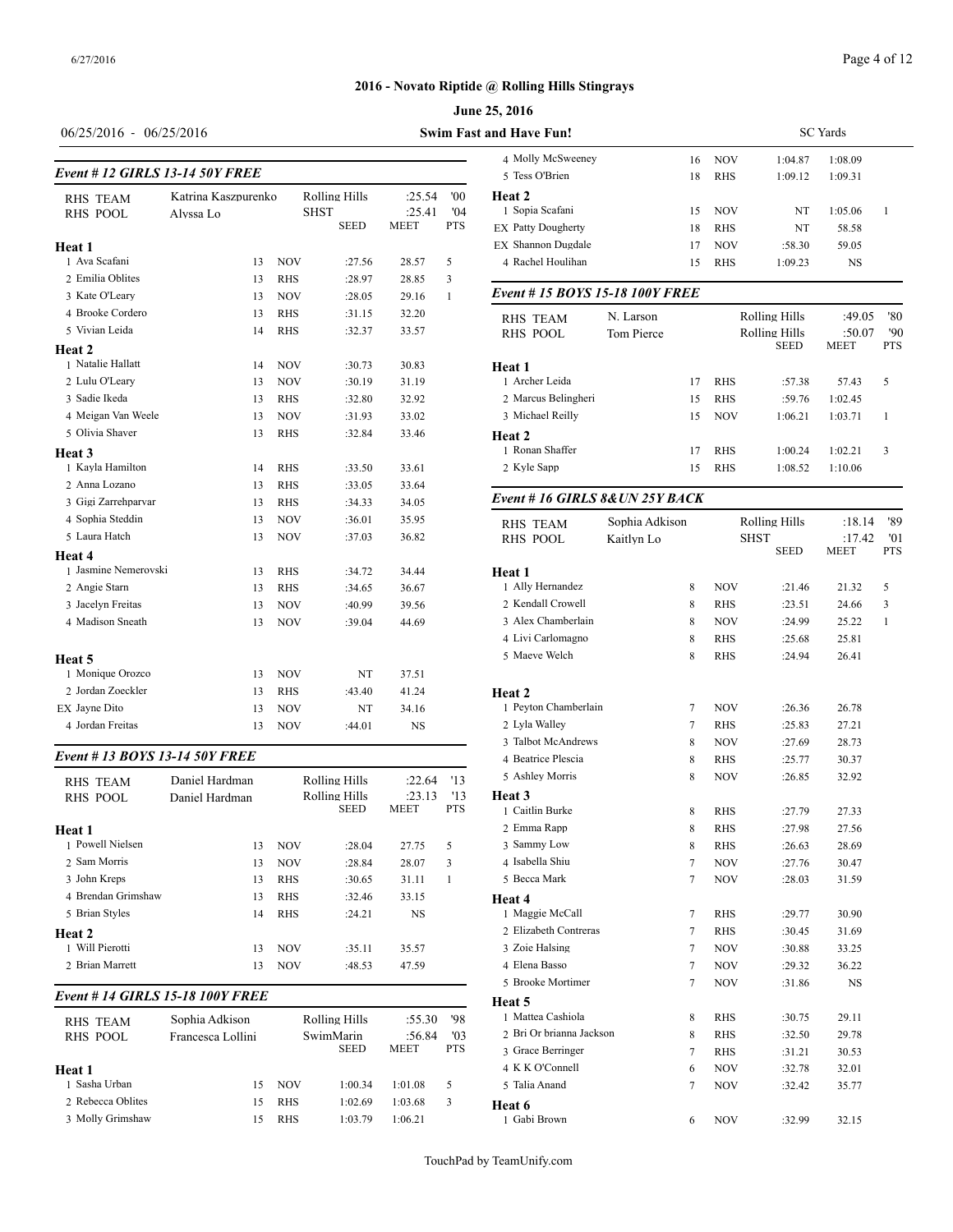|                               |                 |            |                      |             |            | June 25, 2016                    |
|-------------------------------|-----------------|------------|----------------------|-------------|------------|----------------------------------|
| $06/25/2016$ -                | 06/25/2016      |            |                      |             |            | <b>Swim Fast and Have Fun!</b>   |
| 2 Mia Thoms                   | 6               | <b>RHS</b> | :36.78               | 32.48       |            | 3 Kaylei Weston                  |
| 3 Jaime Coelho Jaime Coelho   | 6               | <b>NOV</b> | :34.38               | 32.54       |            | 4 Sara Delgado                   |
| 4 Rio Lindner                 | 7               | <b>NOV</b> | :33.12               | 38.52       |            | 5 Leah Murphy                    |
| 5 Becca Low                   | 6               | <b>RHS</b> | :34.48               | 41.23       |            | Heat 2                           |
| Heat 7                        |                 |            |                      |             |            | 1 Hanna Thoms                    |
| 1 Emma Evans                  | 7               | <b>NOV</b> | :39.52               | 30.57       |            | 2 Chelsea Reyes                  |
| 2 Taylor McTigue              | 6               | <b>RHS</b> | :37.59               | 33.56       |            | 3 Morgan Brew                    |
| 3 Summer Weissleder           | 8               | <b>NOV</b> | :37.61               | 36.12       |            | 4 Megan Wien                     |
| 4 Hazel Loskutoff             | 7               | <b>RHS</b> | :37.26               | 37.84       |            | 5 Sophie Small                   |
| 5 Sophia Mersereau            | 7               | <b>RHS</b> | :38.49               | 38.78       |            | Heat <sub>3</sub>                |
| <b>Heat 8</b>                 |                 |            |                      |             |            | 1 Allie Milani                   |
| 1 Heidi Brew                  | 6               | <b>NOV</b> | :41.16               | 34.06       |            | 2 Scarlett Ikeda                 |
| 2 Audrey Inclenrock           | 7               | <b>RHS</b> | :39.94               | 35.60       |            | 3 Caelyn Emery                   |
| 3 Josie Sumrall               | 7               | <b>NOV</b> | :45.87               | 35.94       |            | 4 Allie Pierotti                 |
| 4 Damen Heath                 | 7               | <b>RHS</b> | NT                   | 37.40       |            | 5 Sneha Yendluri                 |
| 5 Lane Miguel                 | 6               | <b>RHS</b> | :39.41               | 38.25       |            | Heat 4                           |
| Event # 17 BOYS 8&UN 25Y BACK |                 |            |                      |             |            | 1 Holly Ross<br>2 Kenzie Malcolm |
| <b>RHS TEAM</b>               | Adrian Adkison  |            | <b>Rolling Hills</b> | :17.82      | '83        | 3 Grace Thelen                   |
| <b>RHS POOL</b>               | Michael Shirado | SV         |                      | :18.05      | '11        | 4 Grace-May Hansen               |
|                               |                 |            | <b>SEED</b>          | <b>MEET</b> | <b>PTS</b> | Heat 5                           |
| Heat 1                        |                 |            |                      |             |            | 1 Lauren Cervantez               |
| 1 Peyton Egide                | 7               | <b>RHS</b> | :23.11               | 23.21       | 5          | 2 Sam Farber                     |
| 2 Ty Meyer                    | 8               | <b>RHS</b> | :25.86               | 24.56       | 3          | 3 Lulu Real                      |

|                    |                |            | SEED   | MEE 1     | 14 P         | Heat 5         |
|--------------------|----------------|------------|--------|-----------|--------------|----------------|
| Heat 1             |                |            |        |           |              | 1 Lauren Co    |
| 1 Peyton Egide     | 7              | <b>RHS</b> | :23.11 | 23.21     | 5            | 2 Sam Farb     |
| 2 Ty Meyer         | 8              | <b>RHS</b> | :25.86 | 24.56     | 3            | 3 Lulu Real    |
| 3 Alex Farley      | 8              | <b>NOV</b> | :25.62 | 24.92     | $\mathbf{1}$ | EX Tia Blok    |
| 4 Finnegan Malcolm | 7              | <b>RHS</b> | :25.08 | 26.44     |              |                |
| 5 Charlie Malone   | 8              | <b>NOV</b> | :24.85 | <b>NS</b> |              |                |
| Heat 2             |                |            |        |           |              | Event # $19$   |
| 1 Luke Tyson       | 8              | <b>NOV</b> | :27.76 | 27.52     |              | <b>RHS TEA</b> |
| 2 Fabian Gonzalez  | 7              | <b>RHS</b> | :28.37 | 28.15     |              | <b>RHS POO</b> |
| 3 Jack Wien        | 8              | <b>NOV</b> | :26.12 | 28.28     |              |                |
| 4 Mats Tyreus      | 7              | <b>RHS</b> | :28.77 | 29.29     |              | Heat 1         |
| 5 Nick Bishop      | 8              | <b>NOV</b> | :26.55 | 34.50     |              | 1 Joey Cool    |
|                    |                |            |        |           |              | 2 Ezra Porti   |
| Heat 3             |                |            |        |           |              | 3 Noah Nic     |
| 1 Wyatt Britton    | 8              | <b>NOV</b> | :28.57 | 26.42     |              | 4 Jake Tink    |
| 2 Finley Skaggs    | 8              | <b>NOV</b> | :29.12 | 31.85     |              | 5 Owen Pin     |
| 3 Rowan Sanctuary  | 6              | <b>RHS</b> | :32.70 | 34.61     |              | Heat 2         |
| 4 Walker Egide     | $\overline{4}$ | <b>RHS</b> | :36.50 | 35.15     |              | 1 Tommy P      |
| 5 Kousuke Kusakabe | 7              | <b>RHS</b> | :47.65 | 51.09     |              | 2 Justin Sut   |
| Heat 4             |                |            |        |           |              | 3 Finn Sum     |
| 1 Quinn Ostroff    | 7              | <b>NOV</b> | :29.34 | 28.39     |              | 4 Shane Bri    |
| 2 Liam Yocke       | 6              | <b>NOV</b> | :31.96 | 32.62     |              | 5 Dylan Lar    |
| 3 Gavin Weston     | 5              | <b>RHS</b> | :54.16 | 52.97     |              | Heat 3         |
| 4 Jackson Sapp     | 6              | <b>RHS</b> | :55.44 | 1:12.03   |              | 1 Benny Pa     |
| Heat 5             |                |            |        |           |              | 2 Nathan K     |
| 1 Jackson Burt     | 8              | <b>NOV</b> | :42.51 | 36.11     |              | 3 Nick Carl    |
| 2 Ethan Murphy     | 7              | <b>NOV</b> | :32.79 | <b>NS</b> |              | 4 Kieran Sa    |
| 3 Cooper Malone    | 6              | <b>NOV</b> | :33.54 | <b>NS</b> |              | 5 Mason W      |

#### *Event # 18 GIRLS 9-10 50Y BACK*

| RHS TEAM<br>RHS POOL | Sabrina Cochrane<br>Kathryn Murphy |            | Rolling Hills<br>Rolling Hills<br><b>SEED</b> | :32.57<br>:33.83<br><b>MEET</b> | '02<br>$^{\prime}$ 03<br><b>PTS</b> | 2 Aidan Brady<br>3 Dominic Scafan<br>4 Joseph Riccio |
|----------------------|------------------------------------|------------|-----------------------------------------------|---------------------------------|-------------------------------------|------------------------------------------------------|
| Heat 1               |                                    |            |                                               |                                 |                                     | 5 Sam Spencer                                        |
| 1 Danielle Padillo   | 10                                 | <b>NOV</b> | :37.61                                        | 36.53                           | -5                                  | Heat 5                                               |
| 2 Julia Owens        | 9                                  | <b>RHS</b> | :43.35                                        | 41.01                           | 3                                   | 1 Sullivan Ostroff                                   |

| <b>nd Have Fun!</b> |    |            |         | <b>SC</b> Yards |              |
|---------------------|----|------------|---------|-----------------|--------------|
| 3 Kaylei Weston     | 10 | <b>RHS</b> | :40.81  | 42.41           | $\mathbf{1}$ |
| 4 Sara Delgado      | 9  | <b>NOV</b> | :46.30  | 49.70           |              |
| 5 Leah Murphy       | 9  | <b>RHS</b> | :40.74  | NS              |              |
| Heat 2              |    |            |         |                 |              |
| 1 Hanna Thoms       | 9  | <b>RHS</b> | :49.78  | 48.92           |              |
| 2 Chelsea Reyes     | 9  | <b>NOV</b> | :49.65  | 50.30           |              |
| 3 Morgan Brew       | 9  | <b>NOV</b> | :53.25  | 51.76           |              |
| 4 Megan Wien        | 10 | <b>NOV</b> | :48.50  | 53.32           |              |
| 5 Sophie Small      | 9  | <b>RHS</b> | :49.30  | 53.91           |              |
| Heat 3              |    |            |         |                 |              |
| 1 Allie Milani      | 9  | <b>RHS</b> | :50.53  | 48.81           |              |
| 2 Scarlett Ikeda    | 9  | <b>RHS</b> | :55.35  | 52.79           |              |
| 3 Caelyn Emery      | 9  | <b>RHS</b> | :54.32  | 55.22           |              |
| 4 Allie Pierotti    | 10 | <b>NOV</b> | :56.82  | 1:05.36         |              |
| 5 Sneha Yendluri    | 10 | <b>NOV</b> | :54.11  | <b>NS</b>       |              |
| Heat 4              |    |            |         |                 |              |
| 1 Holly Ross        | 9  | <b>NOV</b> | :57.51  | 56.63           |              |
| 2 Kenzie Malcolm    | 10 | <b>RHS</b> | 1:01.49 | 59.93           |              |
| 3 Grace Thelen      | 9  | <b>NOV</b> | 1:01.17 | 1:00.05         |              |
| 4 Grace-May Hansen  | 9  | <b>RHS</b> | :59.14  | 1:04.29         |              |
| Heat 5              |    |            |         |                 |              |
| 1 Lauren Cervantez  | 9  | <b>NOV</b> | 1:02.30 | 57.62           |              |
| 2 Sam Farber        | 9  | <b>NOV</b> | 1:08.34 | 1:05.63         |              |
| 3 Lulu Real         | 9  | <b>NOV</b> | 1:09.27 | 1:13.03         |              |
| EX Tia Blok         | 10 | <b>RHS</b> | NT      | 52.39           |              |
|                     |    |            |         |                 |              |

# *Event # 19 BOYS 9-10 50Y BACK*

| <b>RHS TEAM</b>    | Daniel Hardman |            | <b>Rolling Hills</b>              | :33.58                | '09               |
|--------------------|----------------|------------|-----------------------------------|-----------------------|-------------------|
| <b>RHS POOL</b>    | Finn Aune      |            | <b>Tidal Waves</b><br><b>SEED</b> | :33.57<br><b>MEET</b> | '13<br><b>PTS</b> |
| Heat 1             |                |            |                                   |                       |                   |
| 1 Joey Cook        | 10             | <b>RHS</b> | :41.04                            | 42.74                 | 5                 |
| 2 Ezra Portillo    | 10             | <b>NOV</b> | :47.71                            | 48.06                 | 1                 |
| 3 Noah Nicholas    | 10             | <b>NOV</b> | :48.23                            | 49.06                 |                   |
| 4 Jake Tinkler     | 9              | <b>RHS</b> | :50.01                            | 51.86                 |                   |
| 5 Owen Pinder      | 10             | <b>RHS</b> | :49.63                            | 53.53                 |                   |
| Heat 2             |                |            |                                   |                       |                   |
| 1 Tommy Park       | 10             | <b>NOV</b> | :49.28                            | 47.78                 | 3                 |
| 2 Justin Suttles   | 10             | <b>RHS</b> | :50.39                            | 49.11                 |                   |
| 3 Finn Sumrall     | 10             | <b>NOV</b> | :48.55                            | 52.81                 |                   |
| 4 Shane Britton    | 10             | <b>NOV</b> | :51.49                            | 54.27                 |                   |
| 5 Dylan Larroque   | 9              | <b>RHS</b> | :55.57                            | 1:02.60               |                   |
| Heat 3             |                |            |                                   |                       |                   |
| 1 Benny Park       | 10             | <b>NOV</b> | :53.49                            | 51.78                 |                   |
| 2 Nathan Kwei      | 10             | <b>NOV</b> | :51.92                            | 54.31                 |                   |
| 3 Nick Carlomagno  | 9              | <b>RHS</b> | :56.26                            | 54.34                 |                   |
| 4 Kieran Sanctuary | 9              | <b>RHS</b> | :56.13                            | 55.71                 |                   |
| 5 Mason Weston     | 9              | <b>RHS</b> | :58.55                            | 56.07                 |                   |
| <b>Heat 4</b>      |                |            |                                   |                       |                   |
| 1 Andrew Halsing   | 9              | <b>NOV</b> | :53.85                            | 53.58                 |                   |
| 2 Aidan Bradv      | 9              | <b>RHS</b> | 1:00.01                           | 55.39                 |                   |
| 3 Dominic Scafani  | 9              | <b>NOV</b> | :55.06                            | 58.42                 |                   |
| 4 Joseph Riccio    | 9              | <b>RHS</b> | :59.76                            | 1:01.52               |                   |
| 5 Sam Spencer      | 9              | <b>NOV</b> | :59.07                            | 1:02.07               |                   |
| Heat 5             |                |            |                                   |                       |                   |
| 1 Sullivan Ostroff | 9              | <b>NOV</b> | 1:06.71                           | 1:03.89               |                   |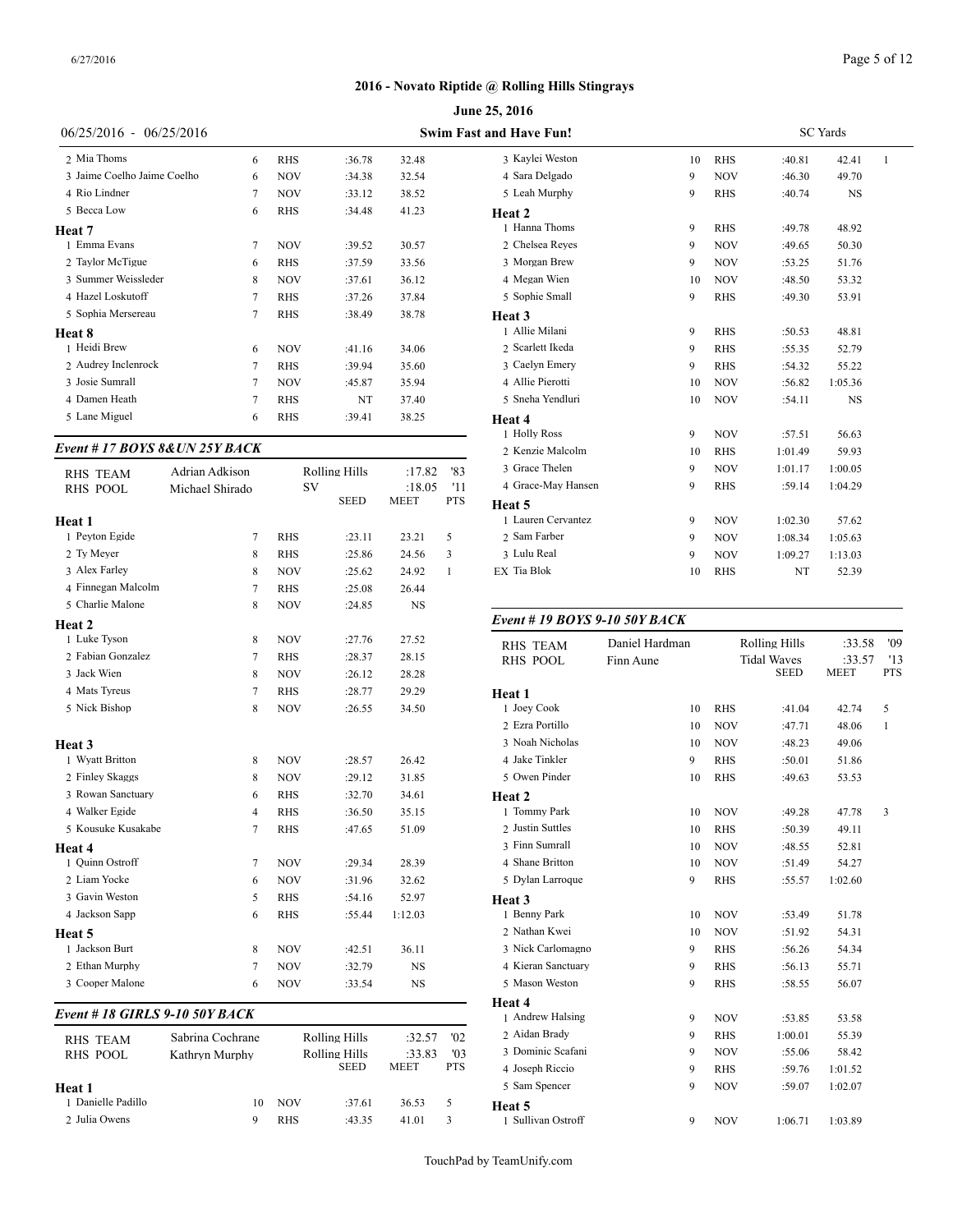#### Page 6 of 12

SC Yards

# **June 25, 2016 2016 - Novato Riptide @ Rolling Hills Stingrays**

| 06/25/2016 - 06/25/2016                      |                               |        |                          |                                                    |                                 |                          | <b>Swim Fast and Have Fun!</b>                                         |
|----------------------------------------------|-------------------------------|--------|--------------------------|----------------------------------------------------|---------------------------------|--------------------------|------------------------------------------------------------------------|
| 2 Jaiden Suttles<br>3 Ben Flora              |                               | 9<br>9 | <b>RHS</b><br><b>NOV</b> | 1:02.15<br>1:03.29                                 | 1:05.44<br><b>NS</b>            |                          | <b>RHS TEAM</b><br><b>RHS POOL</b>                                     |
| Event # 20 GIRLS 11-12 50Y BACK              |                               |        |                          |                                                    |                                 |                          | Heat 1                                                                 |
| <b>RHS TEAM</b><br><b>RHS POOL</b><br>Heat 1 | Sabrina Cochrane<br>Alvssa Lo |        |                          | <b>Rolling Hills</b><br><b>SHST</b><br><b>SEED</b> | :29.81<br>:30.19<br><b>MEET</b> | 04'<br>'03<br><b>PTS</b> | 1 Emilia Oblites<br>2 Lulu O'Leary<br>3 Anna Lozano<br>4 Meigan Van We |
| 1 Maeve O'Brien                              |                               | 11     | RHS                      | :34.41                                             | 34.48                           | 5                        | 5 Angie Starn                                                          |
| 2 Sonya Urban                                |                               | 12     | <b>NOV</b>               | :37.28                                             | 35.84                           | 3                        | <b>Heat 2</b>                                                          |
| 3 Noelle Antongiovanni                       |                               | 11     | RHS                      | :36.36                                             | 37.49                           | 1                        | 1 Sarita Parikh                                                        |
| 4 Lily El-Masri                              |                               | 12     | RHS                      | :40.38                                             | 40.06                           |                          | 2 Gigi Zarrehparv                                                      |
| 5 Ava Nielsen                                |                               | 11     | NOV                      | :40.69                                             | 41.70                           |                          | 3 Kayla Hamilton                                                       |
| Heat 2                                       |                               |        |                          |                                                    |                                 |                          | 4 Sophia Steddin                                                       |
| 1 Lauren Brady                               |                               | 11     | RHS                      | :43.52                                             | 49.92                           |                          | 5 Madison Sneath                                                       |
| 2 Michaelanne Cannan                         |                               | 11     | NOV                      | :51.89                                             | 52.16                           |                          | Heat 3                                                                 |
| 3 Shaalin Anand                              |                               | 12     | NOV                      | :48.39                                             | 52.41                           |                          | 1 Monique Orozco                                                       |
| 4 Eva Gibson                                 |                               | 12     | <b>NOV</b>               | :43.10                                             | DO                              |                          | 2 Jacelyn Freitas                                                      |
| 5 Giada Reali                                |                               | 11     | <b>RHS</b>               | :46.99                                             | <b>NS</b>                       |                          | EX Jayne Dito                                                          |
| Heat 3                                       |                               |        |                          |                                                    |                                 |                          | 4 Jordan Freitas                                                       |
| 1 Yamini Srivastava                          |                               | 11     | <b>NOV</b>               | :54.19                                             | 51.65                           |                          |                                                                        |
| 2 Isabella Riccio                            |                               | 11     | RHS                      | :59.48                                             | 58.26                           |                          | Event # 23 BOY                                                         |
| 3 Yuki Kusakabe                              |                               | 11     | RHS                      | 1:11.77                                            | 1:02.53                         |                          | <b>RHS TEAM</b>                                                        |
| 4 Mako Kusakabe                              |                               | 11     | <b>RHS</b>               | 1:25.12                                            | 1:06.72                         |                          | <b>RHS POOL</b>                                                        |
| 5 Abby Hammer                                |                               | 11     | NOV                      | :52.97                                             | NS                              |                          |                                                                        |
| Heat 4                                       |                               |        |                          |                                                    |                                 |                          | <b>Heat 1</b>                                                          |
| 1 Annelies Pieters-Kwiers                    |                               | 12     | RHS                      | NT                                                 | 39.85                           |                          | 1 Powell Nielsen                                                       |
| 2 Adriana Hansen                             |                               | 12     | <b>NOV</b>               | NT                                                 | 48.37                           |                          | 2 Will Pierotti                                                        |
| 3 Gia De La renta                            |                               | 11     | NOV                      | 1:00.01                                            | 53.04                           |                          | 3 Brian Styles                                                         |
| 4 Camila Acacio                              |                               | 11     | <b>NOV</b>               | 1:05.39                                            | 59.67                           |                          |                                                                        |
| Event # 21 BOYS 11-12 50Y BACK               |                               |        |                          |                                                    |                                 |                          | Heat 2<br>1 John Kreps<br>2 Brendan Grimsh                             |
|                                              | Daniel Hardman                |        |                          | <b>Rolling Hills</b>                               | :28.04                          | '11                      | 3 Brian Marrett                                                        |
| <b>RHS TEAM</b><br>RHS POOL                  | Daniel Hardman                |        |                          | Rolling Hills                                      | :29.20                          | '11                      |                                                                        |
|                                              |                               |        |                          |                                                    |                                 |                          |                                                                        |

| 1.111             |                |            |                              |                       |                   |                                 |                |    |            |                     |             |
|-------------------|----------------|------------|------------------------------|-----------------------|-------------------|---------------------------------|----------------|----|------------|---------------------|-------------|
| <b>RHS POOL</b>   | Daniel Hardman |            | Rolling Hills<br><b>SEED</b> | :29.20<br><b>MEET</b> | '11<br><b>PTS</b> | Event # 24 GIRLS 15-18 50Y BACK |                |    |            |                     |             |
| Heat 1            |                |            |                              |                       |                   | <b>RHS TEAM</b>                 | Sophia Adkison |    |            | Rolling Hills       | :29.76      |
| 1 Brett Brewer    | 12             | <b>NOV</b> | :32.75                       | 34.21                 | 5                 | <b>RHS POOL</b>                 | Erin Schlueter |    |            | <b>Scott Valley</b> | :29.59      |
| 2 Sean Padillo    | 12             | <b>NOV</b> | :37.48                       | 36.22                 | 3                 |                                 |                |    |            | <b>SEED</b>         | <b>MEET</b> |
| 3 Aedan Rees      | 12             | <b>RHS</b> | :41.95                       | 43.14                 | 1                 | Heat 1                          |                |    |            |                     |             |
| 4 Colin Eilerman  | 11             | <b>RHS</b> | :43.13                       | 44.11                 |                   | 1 Molly Grimshaw                |                | 15 | <b>RHS</b> | :33.47              | 33.29       |
| 5 Josh Danziger   | 11             | <b>RHS</b> | :55.32                       | 51.85                 |                   | 2 Sopia Scafani                 |                | 15 | <b>NOV</b> | :34.32              | 35.56       |
| Heat 2            |                |            |                              |                       |                   | 3 Rebecca Oblites               |                | 15 | <b>RHS</b> | :34.69              | 35.67       |
| 1 Mark Shen       | 11             | <b>NOV</b> | :39.24                       | 40.12                 |                   | 4 Abby Wilcer                   |                | 15 | <b>NOV</b> | :34.08              | DQ          |
| 2 Nc O'Halloran   | 11             | <b>NOV</b> | :41.89                       | 42.24                 |                   | 5 Emma Cantor                   |                | 18 | <b>RHS</b> | :33.53              | NS          |
| 3 Phoenix Lindner | 12             | <b>NOV</b> | :43.11                       | 43.34                 |                   | Heat 2                          |                |    |            |                     |             |
| 4 Cooper Sumrall  | 12             | <b>NOV</b> | :45.56                       | 46.99                 |                   | 1 Hannah Wellesley-Winter       |                | 15 | <b>NOV</b> | :35.41              | 34.51       |
| 5 Jack Spencer    | 12             | <b>NOV</b> | :45.56                       | DQ                    |                   | 2 Molly McSweeney               |                | 16 | <b>NOV</b> | :35.06              | 38.29       |
| Heat 3            |                |            |                              |                       |                   | <b>EX Patty Dougherty</b>       |                | 18 | <b>RHS</b> | NT                  | 30.64       |
| 1 Elijah De Souza | 12             | <b>NOV</b> | :51.90                       | 51.12                 |                   | 4 Rachel Houlihan               |                | 15 | <b>RHS</b> | :38.18              | <b>NS</b>   |
| 2 Cooper Thelen   | 12             | <b>NOV</b> | :52.48                       | 56.80                 |                   | Heat 3                          |                |    |            |                     |             |
| 3 Nathan Flora    | 12             | <b>NOV</b> | :48.68                       | NS                    |                   | 1 Sydney Gibbs                  |                | 16 | <b>NOV</b> | NT                  | 34.43       |
| Heat 4            |                |            |                              |                       |                   | 2 Natalie Mansergh              |                | 16 | <b>RHS</b> | :39.23              | 38.87       |
| 1 Michael Griffin | 12             | <b>NOV</b> | :52.49                       | 46.95                 |                   | 3 Hannah Jagoda                 |                | 16 | <b>NOV</b> | :41.64              | 41.90       |
| 2 Owan Baysinger  | 12             | <b>NOV</b> | :52.67                       | 52.56                 |                   |                                 |                |    |            |                     |             |
| 3 Gibson Chidel   | 12             | <b>NOV</b> | :55.03                       | 56.57                 |                   | Event # 25 BOYS 15-18 50Y BACK  |                |    |            |                     |             |
|                   |                |            |                              |                       |                   | <b>RHS TEAM</b>                 | Daniel Hardman |    |            | Rolling Hills       | :25.41      |

SEED MEET PTS 3 Anna Lozano 13 RHS :38.56 38.60 RHS TEAM Jenna Dawson Rolling Hills :30.18 '04<br>RHS POOL Kaitlyn Lo SHST :29.18 '06 RHS POOL Kaitlyn Lo SHST :29.18 '06<br>SEED MEET PTS **MEET Heat 1** 1 Emilia Oblites 13 RHS :34.42 34.45 5 2 Lulu O'Leary 13 NOV :36.48 37.11 3 4 Meigan Van Weele 13 NOV :37.76 39.13 5 Angie Starn 13 RHS :40.93 44.09 **Heat 2** 1 Sarita Parikh 13 NOV :37.93 38.07 1 2 Gigi Zarrehparvar 13 RHS :41.36 42.68 3 Kayla Hamilton 14 RHS :42.93 42.77 4 Sophia Steddin 13 NOV :47.26 48.64 5 Madison Sneath 13 NOV :48.12 48.67 **Heat 3** 1 Monique Orozco 13 NOV NT 46.19 2 Jacelyn Freitas 13 NOV :52.07 51.10 EX Jayne Dito 13 NOV NT 40.81 4 Jordan Freitas 13 NOV :55.09 NS *Event # 23 BOYS 13-14 50Y BACK* RHS TEAM Daniel Hardman Rolling Hills :26.20 '13<br>RHS POOL Daniel Hardman Rolling Hills :26.20 '13 RHS POOL Daniel Hardman Rolling Hills :26.20 '13<br>SEED MEET PTS MEET **Heat 1** 1 Powell Nielsen 13 NOV :36.36 37.43 3 2 Will Pierotti 13 NOV :40.57 41.84 1 3 Brian Styles 14 RHS :28.53 NS **Heat 2** 1 John Kreps 13 RHS :35.25 35.41 5 2 Brendan Grimshaw 13 RHS :39.79 42.87 3 Brian Marrett 13 NOV 1:08.55 1:07.65 RHS TEAM Sophia Adkison Rolling Hills :29.76 '97<br>RHS POOL Erin Schlueter Scott Valley :29.59 '07 Erin Schlueter Scott Valley :29.59 '07<br>SEED MEET PTS **MEET Heat 1** 1 Molly Grimshaw 15 RHS :33.47 33.29 5 2 Sopia Scafani 15 NOV :34.32 35.56 3 Rebecca Oblites 15 RHS :34.69 35.67 4 Abby Wilcer 15 NOV :34.08 DQ 5 Emma Cantor 18 RHS :33.53 NS **Heat 2** 1 Hannah Wellesley-Winter 15 NOV :35.41 34.51 1 2 Molly McSweeney 16 NOV :35.06 38.29 EX Patty Dougherty 18 RHS NT 30.64 4 Rachel Houlihan 15 RHS :38.18 NS **Heat 3** 1 Sydney Gibbs 16 NOV NT 34.43 3 2 Natalie Mansergh 16 RHS :39.23 38.87 3 Hannah Jagoda 16 NOV :41.64 41.90 *Event # 25 BOYS 15-18 50Y BACK* RHS TEAM Daniel Hardman Rolling Hills :25.41 '14<br>RHS POOL Daniel Hardman Rolling Hills :25.41 '14

*Event # 22 GIRLS 13-14 50Y BACK*

TouchPad by TeamUnify.com

RHS\_POOL Daniel Hardman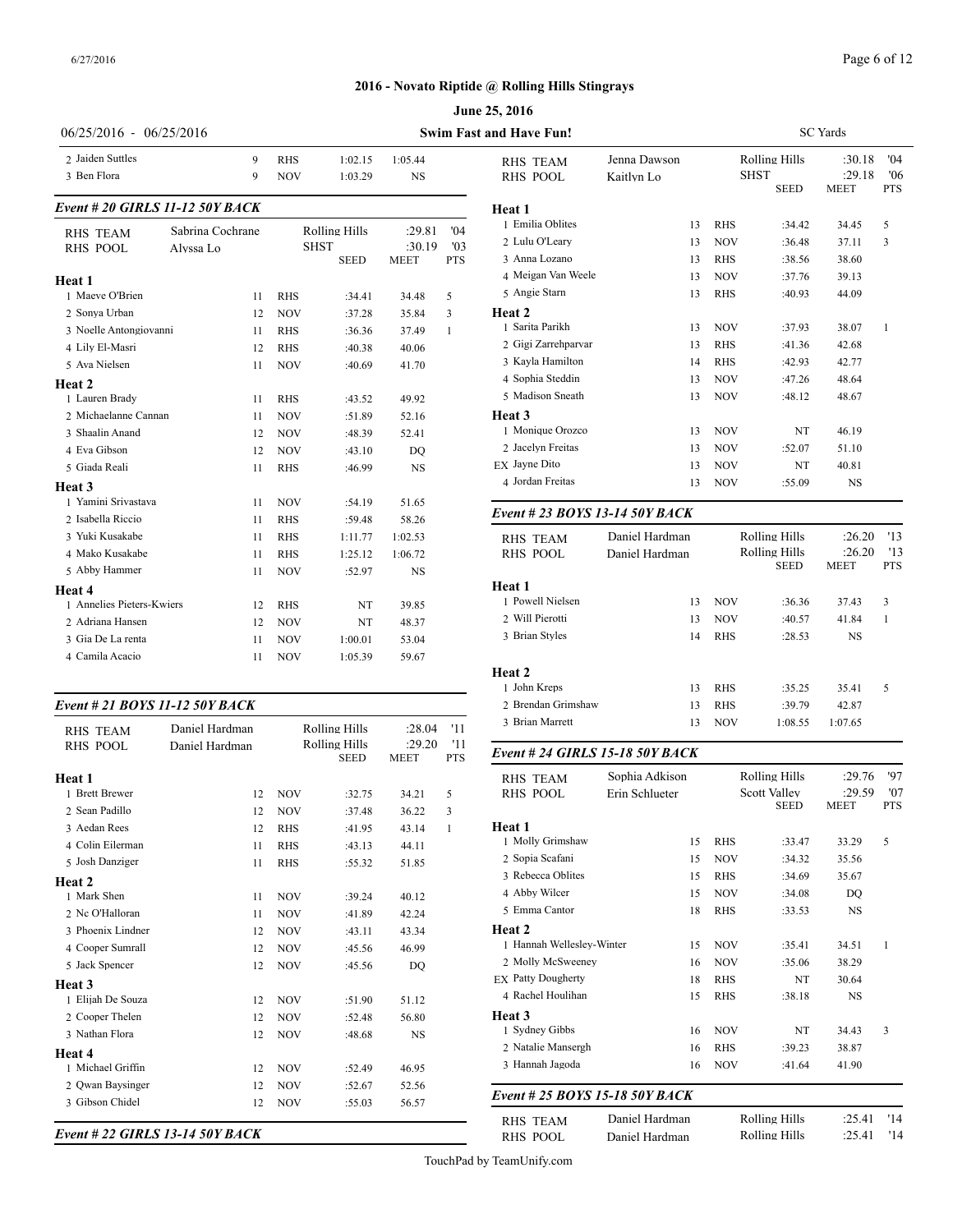# **June 25, 2016 2016 - Novato Riptide @ Rolling Hills Stingrays**

# Page 7 of 12

# 06/25/2016 - 06/25/2016 **Swim Fast and Have Funding Swim Fast and Have Funding Swim Fast and Have Funding Swim Fast and Have Funding Swim Fast and Have Funding Swim Fast and Have Funding Swim Fast and Have Funding Swim Fas**

|  | J0/23/2010 - U0/23/2010 |  |
|--|-------------------------|--|
|  |                         |  |

|                  |                                |            |                              |                       |                   | 3 Wyatt Britton        |
|------------------|--------------------------------|------------|------------------------------|-----------------------|-------------------|------------------------|
|                  | Event # 25 BOYS 15-18 50Y BACK |            |                              |                       |                   | 4 Finley Skaggs        |
| <b>RHS TEAM</b>  | Daniel Hardman                 |            | Rolling Hills<br>:25.41      |                       |                   | 5 Rowan Sanctuar       |
| RHS POOL         | Daniel Hardman                 |            | Rolling Hills<br><b>SEED</b> | :25.41<br><b>MEET</b> | '14<br><b>PTS</b> | Heat 2<br>1 Jack Sloan |
| Heat 1           |                                |            |                              |                       |                   | 2 Jackson Sapp         |
| 1 Aidan Parikh   | 15                             | <b>NOV</b> | :28.90                       | 29.55                 | 5                 | 3 Gavin Weston         |
| 2 Zach Jagoda    | 18                             | <b>NOV</b> | :34.73                       | 35.29                 | 1                 | 4 Ben Inclenrock       |
| 3 Kyle Sapp      | 15                             | <b>RHS</b> | :40.76                       | 40.30                 |                   |                        |
| Heat 2           |                                |            |                              |                       |                   | Event # 28 GIRI        |
| 1 Archer Leida   | 17                             | <b>RHS</b> | NT                           | 31.21                 | 3                 | <b>RHS TEAM</b>        |
| 2 Michael Reilly | 15                             | <b>NOV</b> | :38.03                       | 38.02                 |                   | RHS POOL               |
| 3 Pevton Oga     | 15                             | <b>RHS</b> | NT                           | NS                    |                   |                        |

### *Event # 26 GIRLS 8&UN 25Y BREAST*

| <b>RHS TEAM</b>          | Lindsav George |            | <b>Rolling Hills</b> | :20.25    | '87          | 2 Eleanor Hayse    |
|--------------------------|----------------|------------|----------------------|-----------|--------------|--------------------|
| <b>RHS POOL</b>          | Casey Wunsch   |            | MarinWood            | :20.04    | 95           | 3 Lexie Fox        |
|                          |                |            | <b>SEED</b>          | MEET      | <b>PTS</b>   | 4 Amelia Hughes    |
| Heat 1                   |                |            |                      |           |              | 5 Keira Squires    |
| 1 Beatrice Hayse         | 8              | <b>NOV</b> | :23.67               | 22.52     | 5            | Heat 2             |
| 2 Emma Rapp              | 8              | <b>RHS</b> | :27.81               | 26.96     | $\mathbf{1}$ | 1 Chelsea Reyes    |
| 3 Cate Eilerman          | 6              | <b>RHS</b> | :28.71               | 29.59     |              | 2 Kristy Thomson   |
| 4 Maeve Welch            | 8              | <b>RHS</b> | :30.65               | 32.32     |              | 3 Amanda Ross      |
| 5 Brooke Mortimer        | 7              | <b>NOV</b> | :38.47               | <b>NS</b> |              | 4 Celestina Gonza  |
| Heat 2                   |                |            |                      |           |              | 5 Hanna Thoms      |
| 1 McKenzie Kwei          | 8              | <b>NOV</b> | :25.94               | 26.84     | 3            | Heat 3             |
| 2 Mattea Cashiola        | 8              | <b>RHS</b> | :33.10               | 30.59     |              | 1 Megan Wien       |
| 3 Ashley Morris          | 8              | <b>NOV</b> | :39.65               | 30.83     |              | 2 Morgan Brew      |
| 4 Kendall Crowell        | 8              | <b>RHS</b> | :31.75               | 31.85     |              | 3 Allie Milani     |
| 5 Becca Mark             | 7              | <b>NOV</b> | :37.33               | 35.40     |              | 4 Caelyn Emery     |
|                          |                |            |                      |           |              | 5 Allie Pierotti   |
| Heat <sub>3</sub>        |                |            |                      |           |              |                    |
| 1 Addie Tinkler          | 7              | <b>RHS</b> | :34.60               | 30.71     |              | Heat 4             |
| 2 Maggie McCall          | $\tau$         | <b>RHS</b> | :35.26               | 30.95     |              | 1 Scarlett Ikeda   |
| 3 Talbot McAndrews       | 8              | <b>NOV</b> | NT                   | 31.73     |              | 2 Lauren Cervante  |
| 4 Elena Basso            | $\overline{7}$ | <b>NOV</b> | NT                   | 32.60     |              | 3 Kenzie Malcolm   |
| 5 Beatrice Plescia       | 8              | <b>RHS</b> | :34.36               | 32.86     |              | <b>EX Tia Blok</b> |
| Heat 4                   |                |            |                      |           |              |                    |
| 1 Damen Heath            | $\tau$         | <b>RHS</b> | :43.43               | 35.47     |              | Event # 29 BOY     |
| 2 Lyla Walley            | $\tau$         | <b>RHS</b> | :36.20               | 35.66     |              | <b>RHS TEAM</b>    |
| 3 Rosalie Chi            | 6              | <b>RHS</b> | :36.68               | 35.68     |              | <b>RHS POOL</b>    |
| 4 Mia Thoms              | 6              | <b>RHS</b> | :38.90               | 35.72     |              |                    |
| 5 Hazel Loskutoff        | 7              | <b>RHS</b> | :44.05               | 39.39     |              | Heat 1             |
| Heat 5                   |                |            |                      |           |              | 1 Joey Cook        |
| 1 Bri Or brianna Jackson | 8              | <b>RHS</b> | NT                   | 35.63     |              | 2 Vaughn Miguel    |
| 2 Grace Berringer        | $\overline{7}$ | <b>RHS</b> | NT                   | 44.05     |              | 3 Mickey Jarjoura  |
| 3 Audrey Inclenrock      | $\tau$         | <b>RHS</b> | NT                   | 49.80     |              | 4 Nathan Kwei      |
| <b>EX Sammy Low</b>      | 8              | <b>RHS</b> | NT                   | 44.00     |              | 5 Jake Tinkler     |
| 5 Sophia Mersereau       | 7              | <b>RHS</b> | NT                   | <b>NS</b> |              | Heat 2             |
|                          |                |            |                      |           |              |                    |

#### *Event # 27 BOYS 8&UN 25Y BREAST*

| <b>RHS TEAM</b><br>RHS POOL | M. Thompson<br>Steffan Venne | <b>SHST</b> | Rolling Hills<br><b>SEED</b> | :20.11<br>:19.73<br><b>MEET</b> | '79<br>'09<br><b>PTS</b> | 3 Andrew Halsing<br>4 Dominic Scafan<br>5 Dylan Larroque |
|-----------------------------|------------------------------|-------------|------------------------------|---------------------------------|--------------------------|----------------------------------------------------------|
| Heat 1                      |                              |             |                              |                                 |                          | Heat 3                                                   |
| 1 Peyton Egide              |                              | <b>RHS</b>  | : 23.22                      | 20.74                           | 5                        | 1 Noah Nicholas                                          |
| 2 Mats Tyreus               |                              | <b>RHS</b>  | :30.26                       | 28.49                           | 3                        | 2 Michael Gomez                                          |

| nd Have Fun!      |   | <b>SC</b> Yards |        |       |  |  |  |  |
|-------------------|---|-----------------|--------|-------|--|--|--|--|
| 3 Wyatt Britton   | 8 | <b>NOV</b>      | :42.78 | 31.15 |  |  |  |  |
| 4 Finley Skaggs   | 8 | <b>NOV</b>      | :36.36 | 36.21 |  |  |  |  |
| 5 Rowan Sanctuary | 6 | <b>RHS</b>      | :40.89 | DO.   |  |  |  |  |
| <b>Heat 2</b>     |   |                 |        |       |  |  |  |  |
| 1 Jack Sloan      | 8 | <b>RHS</b>      | :41.18 | 38.50 |  |  |  |  |
| 2 Jackson Sapp    | 6 | <b>RHS</b>      | :51.46 | 48.78 |  |  |  |  |
| 3 Gavin Weston    | 5 | <b>RHS</b>      | NT     | 53.56 |  |  |  |  |
| 4 Ben Inclenrock  | 5 | <b>RHS</b>      | NT     | NS    |  |  |  |  |
|                   |   |                 |        |       |  |  |  |  |

# *Event # 28 GIRLS 9-10 50Y BREAST*

| <b>RHS TEAM</b>              | Allie Middleton     |            | <b>Rolling Hills</b>       | :37.41                | '02               |
|------------------------------|---------------------|------------|----------------------------|-----------------------|-------------------|
| <b>RHS POOL</b>              | Madison Livingstone |            | <b>SHST</b><br><b>SEED</b> | :37.27<br><b>MEET</b> | '04<br><b>PTS</b> |
|                              |                     |            |                            |                       |                   |
| Heat 1<br>1 Danielle Padillo | 10                  | <b>NOV</b> | :43.87                     | 41.81                 | 5                 |
| 2 Eleanor Hayse              | 10                  | <b>NOV</b> | :43.74                     | 43.87                 | 3                 |
| 3 Lexie Fox                  | 10                  | <b>RHS</b> | :44.34                     | 45.11                 | 1                 |
| 4 Amelia Hughes              | 10                  | <b>RHS</b> | :46.85                     | 46.86                 |                   |
| 5 Keira Squires              | 9                   | <b>RHS</b> | :49.40                     | 49.03                 |                   |
| Heat 2                       |                     |            |                            |                       |                   |
| 1 Chelsea Reyes              | 9                   | <b>NOV</b> | :45.65                     | 45.33                 |                   |
| 2 Kristy Thomson             | 10                  | <b>NOV</b> | :48.76                     | 47.59                 |                   |
| 3 Amanda Ross                | 10                  | <b>NOV</b> | :50.67                     | 48.18                 |                   |
| 4 Celestina Gonzales         | 9                   | <b>RHS</b> | :51.10                     | 52.17                 |                   |
| 5 Hanna Thoms                | 9                   | <b>RHS</b> | :55.51                     | DO                    |                   |
| Heat 3                       |                     |            |                            |                       |                   |
| 1 Megan Wien                 | 10                  | <b>NOV</b> | :56.40                     | 54.63                 |                   |
| 2 Morgan Brew                | 9                   | <b>NOV</b> | :56.42                     | 54.99                 |                   |
| 3 Allie Milani               | 9                   | <b>RHS</b> | :56.00                     | 55.56                 |                   |
| 4 Caelyn Emery               | 9                   | <b>RHS</b> | :59.96                     | 1:00.86               |                   |
| 5 Allie Pierotti             | 10                  | <b>NOV</b> | 1:05.94                    | 1:06.61               |                   |
|                              |                     |            |                            |                       |                   |
| Heat 4                       |                     |            |                            |                       |                   |
| 1 Scarlett Ikeda             | 9                   | <b>RHS</b> | NT                         | 1:04.21               |                   |
| 2 Lauren Cervantez           | 9                   | <b>NOV</b> | 1:06.57                    | 1:04.77               |                   |
| 3 Kenzie Malcolm             | 10                  | <b>RHS</b> | 1:03.91                    | 1:06.09               |                   |
| EX Tia Blok                  | 10                  | <b>RHS</b> | NT                         | 56.29                 |                   |

#### *Event # 29 BOYS 9-10 50Y BREAST*

| <b>RHS TEAM</b>    | M. Thompson      |            | Rolling Hills                 | :38.17         | '81               |
|--------------------|------------------|------------|-------------------------------|----------------|-------------------|
| <b>RHS POOL</b>    | Zachary McIntyre |            | Novato Riptide<br><b>SEED</b> | :36.08<br>MEET | '13<br><b>PTS</b> |
| Heat 1             |                  |            |                               |                |                   |
| 1 Joey Cook        | 10               | <b>RHS</b> | :43.24                        | 43.97          | 5                 |
| 2 Vaughn Miguel    | 9                | <b>RHS</b> | :48.20                        | 47.32          | 3                 |
| 3 Mickey Jarjoura  | 10               | NOV        | :47.89                        | 48.07          | 1                 |
| 4 Nathan Kwei      | 10               | <b>NOV</b> | :53.97                        | 52.49          |                   |
| 5 Jake Tinkler     | 9                | <b>RHS</b> | :55.53                        | 53.27          |                   |
| <b>Heat 2</b>      |                  |            |                               |                |                   |
| 1 Shane Britton    | 10               | <b>NOV</b> | :57.80                        | 54.69          |                   |
| 2 Kieran Sanctuary | 9                | <b>RHS</b> | :59.37                        | 57.31          |                   |
| 3 Andrew Halsing   | 9                | NOV        | :58.76                        | 1:00.05        |                   |
| 4 Dominic Scafani  | 9                | <b>NOV</b> | 1:37.10                       | 1:00.68        |                   |
| 5 Dylan Larroque   | 9                | <b>RHS</b> | 1:08.43                       | DQ             |                   |
| Heat 3             |                  |            |                               |                |                   |
| 1 Noah Nicholas    | 10               | <b>NOV</b> | NT                            | 58.47          |                   |
| 2 Michael Gomez    | 9                | <b>RHS</b> | 1:09.92                       | 1:01.60        |                   |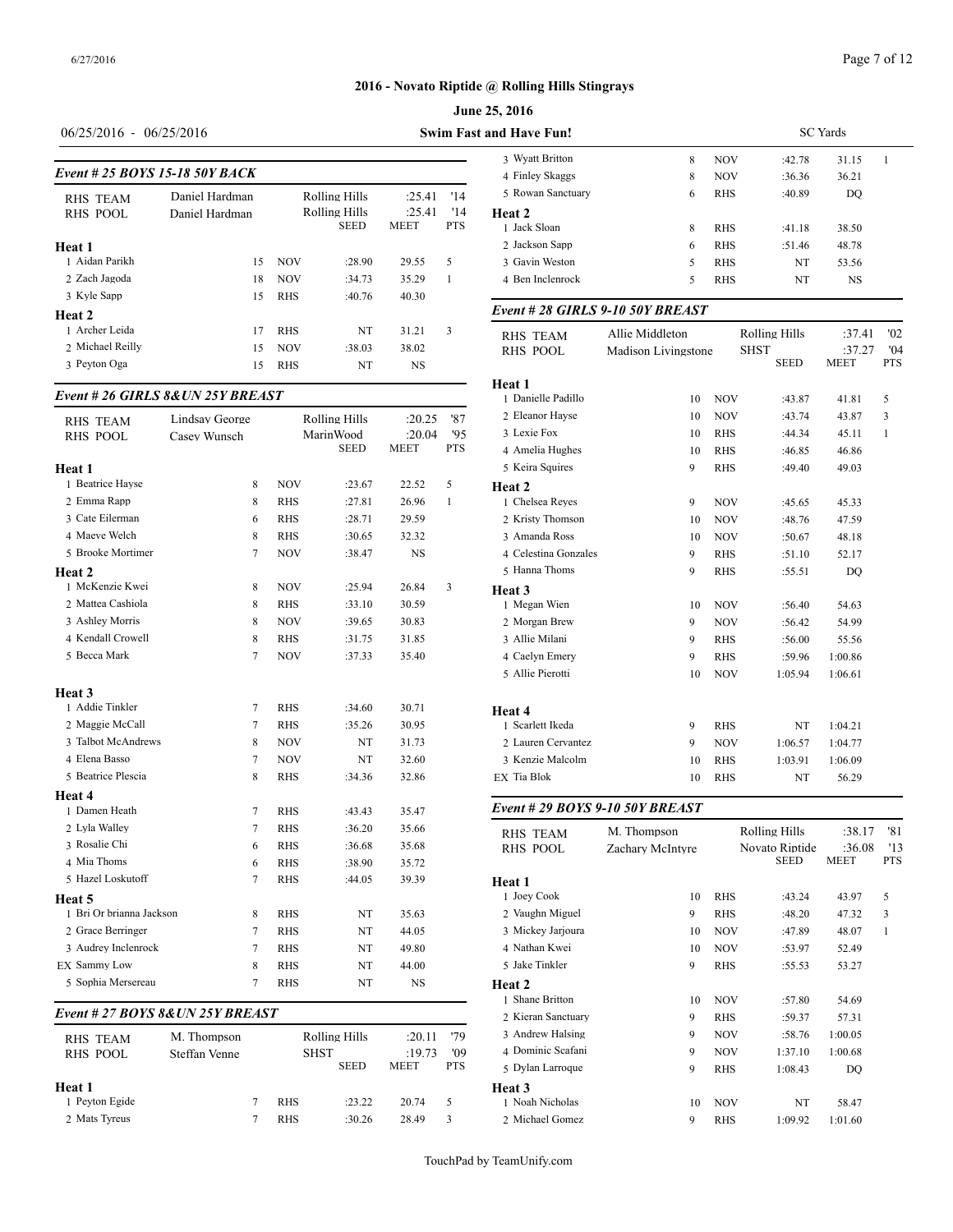# Page 8 of 12

# **2016 - Novato Riptide @ Rolling Hills Stingrays**

|                                    |                               |                          |             |                              |                                 |                          | June 25, 2016                         |                           |
|------------------------------------|-------------------------------|--------------------------|-------------|------------------------------|---------------------------------|--------------------------|---------------------------------------|---------------------------|
| $06/25/2016 - 06/25/2016$          |                               |                          |             |                              |                                 |                          | <b>Swim Fast and Have Fun!</b>        |                           |
| 3 Mason Weston<br>4 Jaiden Suttles | 9<br>9                        | <b>RHS</b><br><b>RHS</b> |             | 1:16.61<br>1:26.11           | DO<br><b>NS</b>                 |                          | 4 Jacelyn Freitas<br>5 Jordan Freitas |                           |
| Event # 30 GIRLS 11-12 50Y BREAST  |                               |                          |             |                              |                                 |                          | Event #33 BOYS 13-14 50Y B            |                           |
| <b>RHS TEAM</b><br><b>RHS POOL</b> | Allie Middleton<br>Annie Yoss |                          | <b>SHST</b> | Rolling Hills<br><b>SEED</b> | :33.42<br>:34.30<br><b>MEET</b> | '04<br>'04<br><b>PTS</b> | <b>RHS TEAM</b><br><b>RHS POOL</b>    | Doug Willi<br>Cullen Hen  |
| Heat 1                             |                               |                          |             |                              |                                 |                          | Heat 1                                |                           |
| 1 Sonya Urban                      | 12                            | <b>NOV</b>               |             | :40.73                       | 41.66                           | 5                        | 1 Trevor Fox                          |                           |
| 2 Isabel Owens                     | 11                            | <b>RHS</b>               |             | :44.86                       | 43.19                           | 3                        | 2 Brendan Grimshaw                    |                           |
| 3 Lily El-Masri                    | 12                            | <b>RHS</b>               |             | :43.78                       | 44.64                           | 1                        | 3 Hayden Hallatt                      |                           |
| 4 Noelle Antongiovanni             | 11                            | <b>RHS</b>               |             | :45.50                       | 45.85                           |                          |                                       |                           |
| 5 Eva Gibson                       | 12                            | <b>NOV</b>               |             | :44.80                       | 46.70                           |                          | Event # 34 GIRLS 15-18 50Y            |                           |
| Heat 2<br>1 Elle Carrow            | 11                            | <b>NOV</b>               |             | :45.35                       | 44.93                           |                          | <b>RHS TEAM</b><br><b>RHS POOL</b>    | Kerry Beis<br>L. Mitchell |
| 2 Gianna Scafani                   | 11                            | <b>NOV</b>               |             | :45.17                       | 46.48                           |                          |                                       |                           |
| 3 Maike Mieritz                    | 12                            | <b>RHS</b>               |             | :47.79                       | 46.66                           |                          | Heat 1                                |                           |
| 4 Ava Nielsen                      | 11                            | <b>NOV</b>               |             | :48.47                       | 46.76                           |                          | 1 Sasha Urban                         |                           |
| 5 Giada Reali                      | 11                            | <b>RHS</b>               |             | :55.66                       | <b>NS</b>                       |                          | 2 Molly Grimshaw                      |                           |
| Heat 3                             |                               |                          |             |                              |                                 |                          | 3 Abby Wilcer                         |                           |
| 1 Adriana Hansen                   | 12                            | <b>NOV</b>               |             | :48.56                       | 48.28                           |                          | 4 Emma Cantor                         |                           |
| 2 Yuki Kusakabe                    | 11                            | <b>RHS</b>               |             | 1:00.21                      | 53.79                           |                          | Heat 2                                |                           |
| 3 Michaelanne Cannan               | 11                            | <b>NOV</b>               |             | :53.47                       | 55.76                           |                          | 1 Tess O'Brien                        |                           |
| 4 Mako Kusakabe                    | 11                            | <b>RHS</b>               |             | 1:07.09                      | 58.10                           |                          | 2 Natalie Mansergh                    |                           |

# *Event # 31 BOYS 11-12 50Y BREAST*

| RHS TEAM           | Nathan Luis   |            | Rolling Hills         | :31.20         | '14               | Event # 35 $BOY$                   |
|--------------------|---------------|------------|-----------------------|----------------|-------------------|------------------------------------|
| <b>RHS POOL</b>    | Doug Williams |            | Rolling Hills<br>SEED | :32.06<br>MEET | '02<br><b>PTS</b> | <b>RHS TEAM</b><br><b>RHS POOL</b> |
| Heat 1             |               |            |                       |                |                   |                                    |
| 1 Sean Padillo     | 12            | <b>NOV</b> | :39.06                | 37.59          | 5                 | Heat 1                             |
| 2 Hayden Cordero   | 11            | <b>RHS</b> | :37.91                | 38.41          | 3                 | 1 Archer Leida                     |
| 3 Ireland Cannan   | 12            | <b>NOV</b> | :47.02                | 45.18          | 1                 | 2 Zach Jagoda                      |
| 4 Adam Perdriel    | 12            | <b>RHS</b> | :52.64                | 48.98          |                   | 3 Michael Reilly                   |
| 5 Jackson Goodrich | 11            | <b>RHS</b> | :52.41                | 52.63          |                   | 4 Kyle Sapp                        |
|                    |               |            |                       |                |                   | EX Aidan Parikh                    |
| Heat 2             |               |            |                       |                |                   |                                    |
| 1 Cooper Sumrall   | 12            | <b>NOV</b> | :49.95                | 49.84          |                   |                                    |
| 2 Nc O'Halloran    | 11            | <b>NOV</b> | :53.99                | 51.06          |                   | Event #36 GIRI                     |
| 3 Jack Spencer     | 12            | <b>NOV</b> | :51.31                | 52.06          |                   | <b>RHS TEAM</b>                    |
| 4 Josh Danziger    | 11            | <b>RHS</b> | :56.48                | 57.03          |                   | <b>RHS POOL</b>                    |
| 5 Gibson Chidel    | 12            | <b>NOV</b> | :56.95                | DO             |                   |                                    |
|                    |               |            |                       |                |                   | $II0 + 1$                          |

# *Event # 32 GIRLS 13-14 50Y BREAST*

| <b>RHS TEAM</b><br><b>RHS POOL</b> | S. Laudenslager<br>Elena Alvarez |            | Rolling Hills<br><b>SHST</b><br><b>SEED</b> | :32.90<br>:33.03<br><b>MEET</b> | '76<br>'01<br><b>PTS</b> | 2 McKenzie Kwei<br>3 Emma Sloan<br>4 Reese Cordero |
|------------------------------------|----------------------------------|------------|---------------------------------------------|---------------------------------|--------------------------|----------------------------------------------------|
| Heat 1                             |                                  |            |                                             |                                 |                          | 5 Sammy Low                                        |
| 1 Natalie Hallatt                  | 14                               | <b>NOV</b> | :39.68                                      | 39.49                           | 5                        | Heat 2                                             |
| 2 Olivia Shaver                    | 13                               | <b>RHS</b> | :44.48                                      | 43.20                           | 3                        | 1 Ally Hernandez                                   |
| 3 Gigi Zarrehparvar                | 13                               | <b>RHS</b> | :43.69                                      | 44.67                           | 1                        | 2 Addie Tinkler                                    |
| 4 Sadie Ikeda                      | 13                               | <b>RHS</b> | :45.32                                      | 45.19                           |                          | 3 Pevton Chamber                                   |
| 5 Laura Hatch                      | 13                               | <b>NOV</b> | :43.47                                      | 46.29                           |                          | 4 Alex Chamberla                                   |
| <b>Heat 2</b>                      |                                  |            |                                             |                                 |                          | 5 Lane Miguel                                      |
| 1 Jasmine Nemerovski               | 13                               | <b>RHS</b> | :47.15                                      | 46.58                           |                          | Heat 3                                             |
| 2 Vivian Leida                     | 14                               | <b>RHS</b> | :47.11                                      | 47.21                           |                          | 1 Tippy Thomson                                    |
| 3 Jordan Zoeckler                  | 13                               | <b>RHS</b> | :54.36                                      | DO                              |                          | 2 Rio Lindner                                      |

| and Have Fun!                    |                 |            | <b>SC</b> Yards             |                       |                   |  |  |  |
|----------------------------------|-----------------|------------|-----------------------------|-----------------------|-------------------|--|--|--|
| 4 Jacelyn Freitas                | 13              | <b>NOV</b> | :48.45                      | DO                    |                   |  |  |  |
| 5 Jordan Freitas                 | 13              | <b>NOV</b> | :51.67                      | <b>NS</b>             |                   |  |  |  |
| Event #33 BOYS 13-14 50Y BREAST  |                 |            |                             |                       |                   |  |  |  |
| <b>RHS TEAM</b>                  | Doug Williams   |            | Rolling Hills               | :30.07                | '03               |  |  |  |
| <b>RHS POOL</b>                  | Cullen Hennessy |            | <b>SHST</b><br><b>SEED</b>  | :30.67<br><b>MEET</b> | '03<br><b>PTS</b> |  |  |  |
| Heat 1                           |                 |            |                             |                       |                   |  |  |  |
| 1 Trevor Fox                     | 13              | <b>RHS</b> | :40.54                      | 39.49                 | 5                 |  |  |  |
| 2 Brendan Grimshaw               | 13              | <b>RHS</b> | :44.15                      | 44.33                 | 3                 |  |  |  |
| 3 Hayden Hallatt                 | 14              | <b>NOV</b> | :35.27                      | <b>NS</b>             |                   |  |  |  |
| Event #34 GIRLS 15-18 50Y BREAST |                 |            |                             |                       |                   |  |  |  |
| <b>RHS TEAM</b>                  | Kerry Beissman  |            | <b>Rolling Hills</b>        | :33.45                | '86               |  |  |  |
| <b>RHS POOL</b>                  | L. Mitchell     |            | Marin Wood<br><b>SEED</b>   | :32.29<br><b>MEET</b> | '87<br><b>PTS</b> |  |  |  |
| Heat 1                           |                 |            |                             |                       |                   |  |  |  |
| 1 Sasha Urban                    | 15              | <b>NOV</b> | :34.02                      | 33.96                 | 5                 |  |  |  |
| 2 Molly Grimshaw                 | 15              | <b>RHS</b> | :38.66                      | 37.77                 | 3                 |  |  |  |
| 3 Abby Wilcer                    | 15              | <b>NOV</b> | :45.23                      | 44.41                 |                   |  |  |  |
| 4 Emma Cantor                    | 18              | <b>RHS</b> | :39.76                      | <b>NS</b>             |                   |  |  |  |
| Heat <sub>2</sub>                |                 |            |                             |                       |                   |  |  |  |
| 1 Tess O'Brien                   | 18              | <b>RHS</b> | :40.19                      | 40.03                 | $\mathbf{1}$      |  |  |  |
| 2 Natalie Mansergh               | 16              | <b>RHS</b> | :42.04                      | 42.95                 |                   |  |  |  |
| 3 Hannah Jagoda                  | 16              | <b>NOV</b> | :45.90                      | 46.97                 |                   |  |  |  |
| Event #35 BOYS 15-18 50Y BREAST  |                 |            |                             |                       |                   |  |  |  |
| <b>RHS TEAM</b>                  | S. Cooper       |            | Rolling Hills               | :28.97                | '83               |  |  |  |
| <b>RHS POOL</b>                  | Jeff Wester     |            | Lucas Vallev<br><b>SEED</b> | :28.97<br><b>MEET</b> | '01<br>PTS        |  |  |  |
|                                  |                 |            |                             |                       |                   |  |  |  |

| RHS POOL         | Jeit wester |    |            | Lucas valiev<br><b>SEED</b> | 20.91<br><b>MEET</b> | <b>UI</b><br><b>PTS</b> |
|------------------|-------------|----|------------|-----------------------------|----------------------|-------------------------|
| Heat 1           |             |    |            |                             |                      |                         |
| 1 Archer Leida   |             | 17 | <b>RHS</b> | :33.77                      | 32.80                | 5                       |
| 2 Zach Jagoda    |             | 18 | <b>NOV</b> | :34.26                      | 35.23                | 3                       |
| 3 Michael Reilly |             | 15 | <b>NOV</b> | :39.73                      | 40.37                |                         |
| 4 Kyle Sapp      |             | 15 | <b>RHS</b> | :44.24                      | 44.40                |                         |
| EX Aidan Parikh  |             | 15 | <b>NOV</b> | NT                          | 34.76                |                         |
|                  |             |    |            |                             |                      |                         |

# *Event # 36 GIRLS 8&UN 25Y FLY*

| <b>RHS TEAM</b>      | Sabrina Cochrane |             | Rolling Hills | :16.78      | '00        |
|----------------------|------------------|-------------|---------------|-------------|------------|
| <b>RHS POOL</b>      | Kaitlyn Lo       | <b>SHST</b> |               | :15.72      | '01        |
|                      |                  |             | <b>SEED</b>   | <b>MEET</b> | <b>PTS</b> |
| Heat 1               |                  |             |               |             |            |
| 1 Beatrice Hayse     | 8                | <b>NOV</b>  | :18.63        | 18.95       | 3          |
| 2 McKenzie Kwei      | 8                | <b>NOV</b>  | :20.86        | 19.79       |            |
| 3 Emma Sloan         | 6                | <b>RHS</b>  | :22.79        | 22.42       | 1          |
| 4 Reese Cordero      | 8                | <b>RHS</b>  | :24.14        | 28.63       |            |
| 5 Sammy Low          | 8                | <b>RHS</b>  | :29.14        | 40.49       |            |
| Heat 2               |                  |             |               |             |            |
| 1 Ally Hernandez     | 8                | <b>NOV</b>  | :21.86        | 18.57       | 5          |
| 2 Addie Tinkler      | 7                | <b>RHS</b>  | NT            | 25.66       |            |
| 3 Pevton Chamberlain | 7                | <b>NOV</b>  | :26.56        | 25.79       |            |
| 4 Alex Chamberlain   | 8                | <b>NOV</b>  | :27.90        | 32.95       |            |
| 5 Lane Miguel        | 6                | <b>RHS</b>  | :53.01        | 49.55       |            |
| Heat 3               |                  |             |               |             |            |
| 1 Tippy Thomson      | 8                | <b>NOV</b>  | :35.64        | 30.64       |            |
| 2 Rio Lindner        | 7                | <b>NOV</b>  | NT            | 33.98       |            |
|                      |                  |             |               |             |            |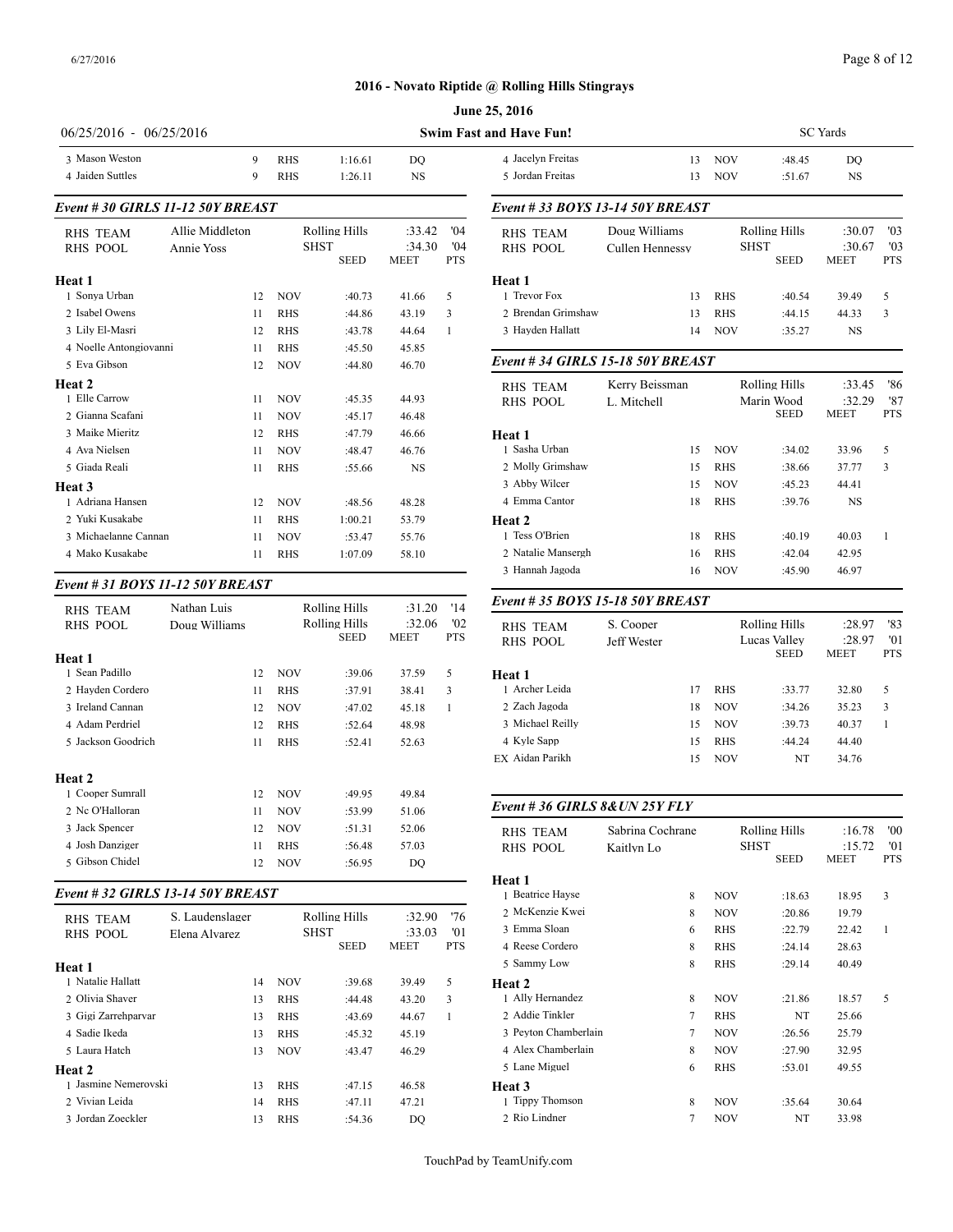# **June 25, 2016**

| $06/25/2016 - 06/25/2016$     | <b>Swim Fast and Have Fun!</b>   |            |                                |                  |            |                                        |
|-------------------------------|----------------------------------|------------|--------------------------------|------------------|------------|----------------------------------------|
| 3 Josie Sumrall               | 7                                | <b>NOV</b> | :39.18                         | 34.03            |            | 3 Yamini Srivasta<br>EX Alexandra Thon |
| Event # 37 BOYS 8& UN 25Y FLY | 5 Lauren Brady                   |            |                                |                  |            |                                        |
| RHS TEAM<br><b>RHS POOL</b>   | Adrian Adkison<br>Adrian Adkison |            | Rolling Hills<br>Rolling Hills | :15.00<br>:15.08 | '93<br>93  | Event #41 $BOY$                        |
| Heat 1                        |                                  |            | <b>SEED</b>                    | <b>MEET</b>      | <b>PTS</b> | <b>RHS TEAM</b><br><b>RHS POOL</b>     |
| 1 Ty Meyer                    | 8                                | <b>RHS</b> | :25.87                         | 26.85            | 5          |                                        |
| 2 Luke Tyson                  | 8                                | <b>NOV</b> | :32.71                         | 34.39            | 1          | Heat 1                                 |
| 3 Joey Gomez                  | 6                                | <b>RHS</b> | NT                             | DO               |            | 1 Hayden Corderc                       |
| 4 Charlie Malone              | 8                                | <b>NOV</b> | :26.75                         | <b>NS</b>        |            | 2 Colin Eilerman                       |
| Heat 2                        |                                  |            |                                |                  |            | 3 Qwan Baysinger                       |
| 1 Ouinn Ostroff               | 7                                | <b>NOV</b> | NT                             | 28.41            | 3          | 4 Brett Brewer                         |
| 2 Liam Yocke                  | 6                                | <b>NOV</b> | :35.47                         | DO               |            | Heat 2                                 |
| 3 Cooper Malone               | 6                                | <b>NOV</b> | :48.11                         | <b>NS</b>        |            | 1 Phoenix Lindner<br>2 Michael Griffin |
| Event #38 GIRLS 9-10 50Y FLY  |                                  |            |                                |                  |            | 3 Elijah De Souza                      |

|                             | Sabrina Cochrane |            | Rolling Hills | :31.12    | '02        |                                    |
|-----------------------------|------------------|------------|---------------|-----------|------------|------------------------------------|
| RHS TEAM<br><b>RHS POOL</b> | Alexa Harrison   |            | <b>SHST</b>   | :31.42    | '09        | Event #42 GIRI                     |
| Heat 1                      |                  |            | <b>SEED</b>   | MEET      | <b>PTS</b> | <b>RHS TEAM</b><br><b>RHS POOL</b> |
| 1 Amelia Hughes             | 10               | <b>RHS</b> | :36.12        | 38.05     | 5          |                                    |
| 2 Hannah Nicholas           | 10               | <b>NOV</b> | :39.99        | 40.18     | 3          | Heat 1                             |
| 3 Julia Owens               | 9                | <b>RHS</b> | :41.84        | 42.12     | 1          | 1 Kate O'Leary                     |
| 4 Eleanor Havse             | 10               | <b>NOV</b> | :42.44        | 43.84     |            | 2 Ava Scafani                      |
| 5 Leah Murphy               | 9                | <b>RHS</b> | :42.95        | <b>NS</b> |            | 3 Brooke Cordero                   |
| Heat 2                      |                  |            |               |           |            | 4 Sadie Ikeda                      |
| 1 Sara Delgado              | 9                | <b>NOV</b> | :44.08        | 43.51     |            | 5 Jasmine Nemero                   |
| 2. Amanda Ross              | 10               | <b>NOV</b> | :45.97        | 45.38     |            | Heat 2                             |
| 3 Celestina Gonzales        | 9                | <b>RHS</b> | NT            | 54.51     |            | 1 Lulu O'Leary                     |
| 4 Holly Ross                | 9                | <b>NOV</b> | 1:03.83       | 1:02.93   |            | 2. Sarita Parikh                   |
| EX Alexandra Thompson       | 11               | <b>RHS</b> | NT            | 45.48     |            | 3 Meigan Van We                    |
|                             |                  |            |               |           |            |                                    |

# *Event # 39 BOYS 9-10 50Y FLY*

| <b>RHS TEAM</b>   | Tom Pierce   |    |            | Rolling Hills   | :32.58      | '85        | Heat 3            |
|-------------------|--------------|----|------------|-----------------|-------------|------------|-------------------|
| RHS POOL          | Jonah Albers |    |            | Terra Linda Orc | :31.72      | 12         | 1 Kayla Hamilton  |
|                   |              |    |            | <b>SEED</b>     | <b>MEET</b> | <b>PTS</b> | 2 Madison Sneath  |
| Heat 1            |              |    |            |                 |             |            | 3 Jordan Zoeckler |
| 1 Finn Sumrall    |              | 10 | <b>NOV</b> | :44.98          | 42.51       | 5          | EX Jayne Dito     |
| 2 Ezra Portillo   |              | 10 | <b>NOV</b> | :46.87          | 53.39       | 3          |                   |
| 3 Joseph Riccio   |              | 9  | <b>RHS</b> | NT              | DO          |            | Event #43 BOY     |
| 4 Mickey Jarjoura |              | 10 | <b>NOV</b> | :55.58          | NS          |            | RHS TEAM          |

# *Event # 40 GIRLS 11-12 50Y FLY*

| <b>RHS TEAM</b><br>RHS POOL<br>Heat 1 | Sabrina Cochrane<br>Elisabeth Rosen |            | Rolling Hills<br><b>SHST</b><br><b>SEED</b> | :28.62<br>:28.51<br><b>MEET</b> | 04'<br>'06<br><b>PTS</b> | Heat 1<br>1 Havden Hallatt<br>2 Powell Nielsen<br>3 Sam Morris |
|---------------------------------------|-------------------------------------|------------|---------------------------------------------|---------------------------------|--------------------------|----------------------------------------------------------------|
| 1 Kaley McIntyre                      | 12                                  | <b>NOV</b> | :32.82                                      | 29.63                           | 5                        | 4 Trevor Fox                                                   |
| 2 Laura Figone                        | 12                                  | <b>RHS</b> | :31.48                                      | 30.52                           | 3                        | 5 Will Pierotti                                                |
| 3 Maeve O'Brien                       | 11                                  | <b>RHS</b> | :32.11                                      | 31.10                           | 1                        |                                                                |
| 4 Noelle Antongiovanni                | 11                                  | <b>RHS</b> | :38.38                                      | 38.43                           |                          | Event #44 GIRI                                                 |
| 5 Elle Carrow                         | 11                                  | <b>NOV</b> | :38.24                                      | 40.27                           |                          | <b>RHS TEAM</b>                                                |
| Heat 2                                |                                     |            |                                             |                                 |                          | <b>RHS POOL</b>                                                |
| 1 Maike Mieritz                       | 12                                  | <b>RHS</b> | :45.11                                      | 42.94                           |                          |                                                                |
| 2 Gianna Scafani                      | 11                                  | <b>NOV</b> | :46.38                                      | 45.03                           |                          | Heat 1                                                         |

| and Have Fun!                          |                | <b>SC</b> Yards |                              |                |              |  |  |  |  |
|----------------------------------------|----------------|-----------------|------------------------------|----------------|--------------|--|--|--|--|
| 3 Yamini Srivastava                    | 11             | NOV             | :58.02                       | 52.79          |              |  |  |  |  |
| EX Alexandra Thompson                  | 11             | RHS             | NT                           | NS             |              |  |  |  |  |
| 5 Lauren Brady                         | 11             | RHS             | :49.54                       | NS             |              |  |  |  |  |
| Event # 41 BOYS 11-12 50Y FLY          |                |                 |                              |                |              |  |  |  |  |
| <b>RHS TEAM</b>                        | Daniel Hardman |                 | Rolling Hills                | :26.72         | '11          |  |  |  |  |
| <b>RHS POOL</b>                        | Daniel Hardman |                 | <b>Rolling Hills</b>         | :28.17         | '11          |  |  |  |  |
|                                        |                |                 | <b>SEED</b>                  | MEET           | <b>PTS</b>   |  |  |  |  |
| Heat 1                                 |                |                 |                              |                |              |  |  |  |  |
| 1 Hayden Cordero                       | 11             | RHS             | NT                           | 36.52          | 5            |  |  |  |  |
| 2 Colin Eilerman                       | 11             | RHS             | :45.66                       | 49.02          | 1            |  |  |  |  |
| 3 Qwan Baysinger                       | 12             | NOV             | 1:02.59                      | DQ             |              |  |  |  |  |
| 4 Brett Brewer                         | 12             | NOV             | :31.92                       | DQ             |              |  |  |  |  |
| Heat 2                                 |                |                 |                              |                |              |  |  |  |  |
| 1 Phoenix Lindner<br>2 Michael Griffin | 12             | NOV             | NT                           | 45.91          | 3            |  |  |  |  |
| 3 Elijah De Souza                      | 12<br>12       | NOV<br>NOV      | NT<br>1:10.96                | 53.21<br>DQ    |              |  |  |  |  |
|                                        |                |                 |                              |                |              |  |  |  |  |
| Event #42 GIRLS 13-14 50Y FLY          |                |                 |                              |                |              |  |  |  |  |
| <b>RHS TEAM</b>                        | Ashley Saia    |                 | <b>Rolling Hills</b>         | :28.57         | '01          |  |  |  |  |
| <b>RHS POOL</b>                        | Elena Alvarez  |                 | <b>SHST</b>                  | :28.13         | '01          |  |  |  |  |
|                                        |                |                 | <b>SEED</b>                  | <b>MEET</b>    | <b>PTS</b>   |  |  |  |  |
| Heat 1<br>1 Kate O'Leary               |                | <b>NOV</b>      |                              |                | 5            |  |  |  |  |
| 2 Ava Scafani                          | 13<br>13       | NOV             | :31.20<br>:28.46             | 31.11          | 3            |  |  |  |  |
| 3 Brooke Cordero                       | 13             | RHS             | :33.32                       | 29.34<br>34.50 | 1            |  |  |  |  |
| 4 Sadie Ikeda                          | 13             | RHS             | :36.11                       | 35.19          |              |  |  |  |  |
| 5 Jasmine Nemerovski                   | 13             | RHS             | :37.56                       | 39.05          |              |  |  |  |  |
| Heat 2                                 |                |                 |                              |                |              |  |  |  |  |
| 1 Lulu O'Leary                         | 13             | NOV             | :34.94                       | 33.94          |              |  |  |  |  |
| 2 Sarita Parikh                        | 13             | <b>NOV</b>      | :36.93                       | 35.52          |              |  |  |  |  |
| 3 Meigan Van Weele                     | 13             | <b>NOV</b>      | :35.81                       | 37.46          |              |  |  |  |  |
| 4 Anna Lozano                          | 13             | RHS             | :40.17                       | 38.27          |              |  |  |  |  |
| 5 Olivia Shaver                        | 13             | RHS             | :40.31                       | 40.36          |              |  |  |  |  |
| Heat 3                                 |                |                 |                              |                |              |  |  |  |  |
| 1 Kayla Hamilton                       | 14             | RHS             | :41.60                       | 40.98          |              |  |  |  |  |
| 2 Madison Sneath                       | 13             | NOV             | :45.64                       | 48.17          |              |  |  |  |  |
| 3 Jordan Zoeckler                      | 13             | RHS             | :52.22                       | 51.40          |              |  |  |  |  |
| EX Jayne Dito                          | 13             | NOV             | NT                           | 36.94          |              |  |  |  |  |
| Event # 43 BOYS 13-14 50Y FLY          |                |                 |                              |                |              |  |  |  |  |
|                                        |                |                 |                              |                |              |  |  |  |  |
| <b>RHS TEAM</b>                        | Daniel Hardman |                 | <b>Rolling Hills</b>         | :24.51         | '12          |  |  |  |  |
| RHS POOL                               | Daniel Hardman |                 | Rolling Hills<br><b>SEED</b> | :25.09<br>MEET | '12<br>PTS   |  |  |  |  |
| Heat 1                                 |                |                 |                              |                |              |  |  |  |  |
| 1 Hayden Hallatt                       | 14             | NOV             | :29.58                       | 28.98          | 5            |  |  |  |  |
| 2 Powell Nielsen                       | 13             | NOV             | :31.91                       | 29.74          | 3            |  |  |  |  |
| 3 Sam Morris                           | 13             | NOV             | NT                           | 33.06          |              |  |  |  |  |
| 4 Trevor Fox                           | 13             | RHS             | :36.75                       | 37.61          | $\mathbf{1}$ |  |  |  |  |
| 5 Will Pierotti                        | 13             | NOV             | :46.65                       | 39.30          |              |  |  |  |  |
| Event # 44 GIRLS 15-18 50Y FLY         |                |                 |                              |                |              |  |  |  |  |
| <b>RHS TEAM</b>                        | M. Patocchi    |                 | Rolling Hills                | :26.68         | '80          |  |  |  |  |
| RHS POOL                               | K. Drew        |                 | TPC                          | :28.50         | '84          |  |  |  |  |
|                                        |                |                 | SEED                         | MEET           | PTS          |  |  |  |  |
| Heat 1                                 |                |                 |                              |                |              |  |  |  |  |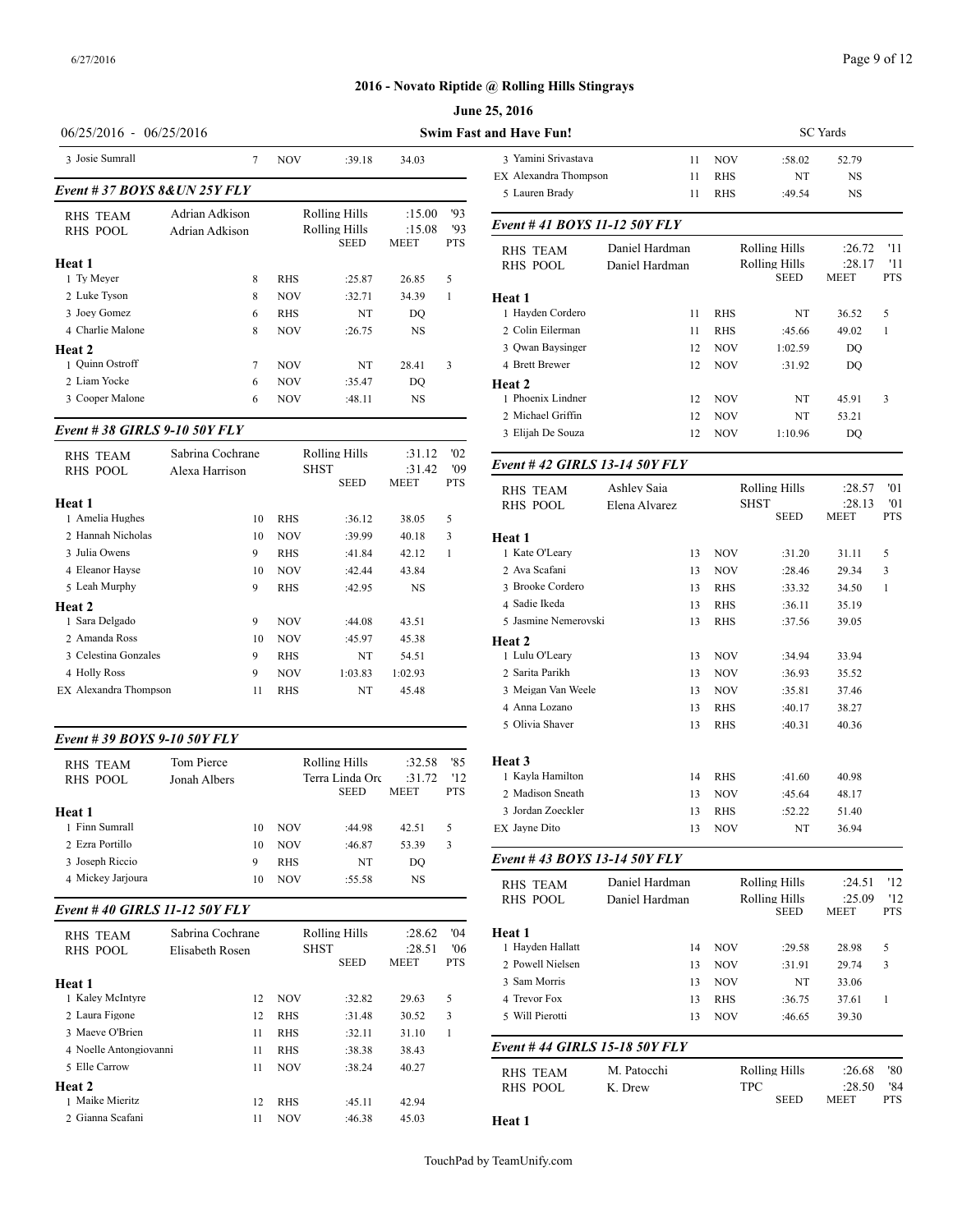# 06/25/2016 - 06/25/2016 **Swim Fast a**

|                           |                               |    |            |               |         |            | 1 Danielle Padillo |  |  |
|---------------------------|-------------------------------|----|------------|---------------|---------|------------|--------------------|--|--|
|                           | Event #44 GIRLS 15-18 50Y FLY |    |            |               |         |            |                    |  |  |
| <b>RHS TEAM</b>           | M. Patocchi                   |    |            | Rolling Hills | :26.68  | '80        | 3 Eleanor Havse    |  |  |
| <b>RHS POOL</b>           | K. Drew                       |    | <b>TPC</b> |               | :28.50  | '84        | 4 Julia Owens      |  |  |
|                           |                               |    |            | <b>SEED</b>   | MEET    | <b>PTS</b> | 5 Tia Blok         |  |  |
| Heat 1                    |                               |    |            |               |         |            | Heat 2             |  |  |
| 1 Rebecca Oblites         |                               | 15 | <b>RHS</b> | :30.20        | 30.43   | 5          | 1 Hannah Nichola   |  |  |
| 2 Sopia Scafani           |                               | 15 | <b>NOV</b> | :30.96        | 31.70   | 3          | 2 Kristy Thomson   |  |  |
| 3 Molly McSweeney         |                               | 16 | <b>NOV</b> | :31.34        | 33.88   |            | 3 Keira Squires    |  |  |
| 4 Tess O'Brien            |                               | 18 | <b>RHS</b> | :34.05        | 35.12   |            | 4 Grace-May Han    |  |  |
| 5 Natalie Mansergh        |                               | 16 | <b>RHS</b> | :38.56        | 38.14   |            | 5 Kaylei Weston    |  |  |
| Heat 2                    |                               |    |            |               |         |            |                    |  |  |
| 1 Sydney Gibbs            |                               | 16 | <b>NOV</b> | NT            | 32.96   | 1          | Event #49 BOY      |  |  |
| 2 Hannah Wellesley-Winter |                               | 15 | <b>NOV</b> | :33.87        | 33.19   |            | <b>RHS TEAM</b>    |  |  |
| 3 Hannah Jagoda           |                               | 16 | <b>NOV</b> | :42.77        | 43.20   |            | <b>RHS POOL</b>    |  |  |
| 4 Shannon Dugdale         |                               | 17 | <b>NOV</b> | 1:04.39       | 1:10.12 |            |                    |  |  |
|                           |                               |    |            |               |         |            |                    |  |  |

#### *Event # 45 BOYS 15-18 50Y FLY*

| <b>RHS TEAM</b>     | Tom Pierce     |            | Rolling Hills | :24.37      | '90        | 2 Benny Park     |
|---------------------|----------------|------------|---------------|-------------|------------|------------------|
| RHS POOL            | Daniel Hardman |            | Rolling Hills | :24.60      | '14        | 3 Owen Pinder    |
|                     |                |            | <b>SEED</b>   | <b>MEET</b> | <b>PTS</b> | 4 Tommy Park     |
| Heat 1              |                |            |               |             |            | 5 Justin Suttles |
| 1 Ronan Shaffer     | 17             | <b>RHS</b> | :28.86        | 28.06       | 5          |                  |
| 2 Aidan Parikh      | 15             | <b>NOV</b> | :28.30        | 28.11       | 3          | Event # 50 GIRI  |
| 3 Zach Jagoda       | 18             | <b>NOV</b> | :31.12        | 31.29       |            | RHS TEAM         |
| Heat 2              |                |            |               |             |            | RHS POOL         |
| 1 Marcus Belingheri | 15             | <b>RHS</b> | :30.75        | 30.98       |            |                  |
| 2 Bennett Brewer    | 16             | <b>NOV</b> | NT            | NS          |            | <b>Heat 1</b>    |

### *Event # 46 GIRLS 8&UN 100Y I.M.*

| <b>RHS TEAM</b><br><b>RHS POOL</b> | Maeve O'Brien<br>Reese Burns | <b>SV</b>  | Rolling Hills<br><b>SEED</b> | 1:27.75<br>1:25.81<br><b>MEET</b> | '13<br>'11<br><b>PTS</b> | 3 Isabel Owens<br>4 Sonya Urban<br>5 Annelies Pieters |
|------------------------------------|------------------------------|------------|------------------------------|-----------------------------------|--------------------------|-------------------------------------------------------|
| Heat 1                             |                              |            |                              |                                   |                          |                                                       |
| 1 Beatrice Havse                   | 8                            | <b>NOV</b> | 1:36.49                      | 1:34.06                           | 5                        | Event # 51 BOY                                        |
| 2 Ally Hernandez                   | 8                            | <b>NOV</b> | 1:43.33                      | 1:44.26                           | 3                        | <b>RHS TEAM</b>                                       |
| 3 Emma Sloan                       | 6                            | <b>RHS</b> | 2:05.41                      | 1:56.02                           |                          | <b>RHS POOL</b>                                       |
| 4 Reese Cordero                    | 8                            | <b>RHS</b> | 2:16.09                      | NS                                |                          |                                                       |
| Heat 2                             |                              |            |                              |                                   |                          | Heat 1                                                |
| 1 McKenzie Kwei                    | 8                            | <b>NOV</b> | 1:49.82                      | 1:46.76                           |                          | 1 Mark Shen                                           |
| 2 Cate Eilerman                    | 6                            | <b>RHS</b> | NT                           | 2:05.45                           |                          | EX Phoenix Lindner                                    |
| 3 Tippy Thomson                    | 8                            | <b>NOV</b> | NT                           | 2:22.99                           |                          | 3 Jackson Goodric                                     |
|                                    |                              |            |                              |                                   |                          |                                                       |

# *Event # 47 BOYS 8&UN 100Y I.M.*

| <b>RHS TEAM</b>                | Adrian Adkison     |            | Rolling Hills                | 1:19.02                | '93                          | Event # 52 GIRI                    |
|--------------------------------|--------------------|------------|------------------------------|------------------------|------------------------------|------------------------------------|
| <b>RHS POOL</b>                | D. Hemmingway      |            | Rolling Hills<br><b>SEED</b> | 1:23.70<br><b>MEET</b> | 75<br><b>PTS</b>             | <b>RHS TEAM</b><br><b>RHS POOL</b> |
| Heat 1                         |                    |            |                              |                        |                              |                                    |
| 1 Pevton Egide                 | 7                  | <b>RHS</b> | 1:41.42                      | 1:46.09                | 5                            | Heat 1                             |
| 2 Fabian Gonzalez              | 7                  | <b>RHS</b> | 2:30.30                      | 2:21.31                | 3                            | 1 Emilia Oblites                   |
| Event #48 GIRLS 9-10 100Y I.M. |                    |            |                              |                        |                              | 2 Ava Scafani<br>3 Kate O'Leary    |
| <b>RHS TEAM</b>                | Sophia Adkison     |            | Rolling Hills                | 1:11.98                | '91                          | 4 Brooke Cordero                   |
| RHS POOL                       | Kristen MacDougald |            | Rolling Hills<br><b>SEED</b> | 1:13.36<br><b>MEET</b> | $^{\prime}$ 03<br><b>PTS</b> | Heat 2<br>1 Natalie Hallatt        |

| June 25, 2016                    |                  |    |            |                               |                        |                   |
|----------------------------------|------------------|----|------------|-------------------------------|------------------------|-------------------|
| <b>Fast and Have Fun!</b>        |                  |    |            |                               | <b>SC</b> Yards        |                   |
| 1 Danielle Padillo               |                  | 10 | <b>NOV</b> | 1:23.51                       | 1:22.27                | 5                 |
| 2 Lexie Fox                      |                  | 10 | RHS        | 1:32.95                       | 1:33.41                | 3                 |
| 3 Eleanor Hayse                  |                  | 10 | <b>NOV</b> | 1:28.51                       | 1:34.72                | 1                 |
| 4 Julia Owens                    |                  | 9  | <b>RHS</b> | 1:37.11                       | 1:36.51                |                   |
| 5 Tia Blok                       |                  | 10 | <b>RHS</b> | NT                            | 1:46.91                |                   |
| Heat 2                           |                  |    |            |                               |                        |                   |
| 1 Hannah Nicholas                |                  | 10 | <b>NOV</b> | 1:34.56                       | 1:37.17                |                   |
| 2 Kristy Thomson                 |                  | 10 | <b>NOV</b> | 1:42.96                       | 1:37.82                |                   |
| 3 Keira Squires                  |                  | 9  | RHS        | 1:39.24                       | 1:43.65                |                   |
| 4 Grace-May Hansen               |                  | 9  | <b>RHS</b> | NT                            | 2:20.63                |                   |
| 5 Kaylei Weston                  |                  | 10 | RHS        | 1:38.29                       | DQ                     |                   |
| Event #49 BOYS 9-10 100Y I.M.    |                  |    |            |                               |                        |                   |
| <b>RHS TEAM</b>                  | Michael Kennedy  |    |            | Rolling Hills                 | 1:14.93                | '88               |
| <b>RHS POOL</b>                  | Zachary McIntyre |    |            | Novato Riptide<br><b>SEED</b> | 1:12.97<br><b>MEET</b> | '12<br><b>PTS</b> |
| Heat 1                           |                  |    |            |                               |                        |                   |
| 1 Vaughn Miguel                  |                  | 9  | RHS        | 1:41.72                       | 1:37.26                | 5                 |
| 2 Benny Park                     |                  | 10 | <b>NOV</b> | 1:44.30                       | 1:43.80                | 3                 |
| 3 Owen Pinder                    |                  | 10 | RHS        | NT                            | 1:45.58                | 1                 |
| 4 Tommy Park                     |                  | 10 | <b>NOV</b> | 1:47.38                       | 1:46.11                |                   |
| 5 Justin Suttles                 |                  | 10 | <b>RHS</b> | NT                            | NS                     |                   |
| Event # 50 GIRLS 11-12 100Y I.M. |                  |    |            |                               |                        |                   |
| <b>RHS TEAM</b>                  | Sabrina Cochrane |    |            | <b>Rolling Hills</b>          | 1:05.32                | '04               |
| <b>RHS POOL</b>                  | Alyssa Lo        |    |            | SHST<br><b>SEED</b>           | 1:05.43<br>MEET        | '03<br><b>PTS</b> |
| Heat 1                           |                  |    |            |                               |                        |                   |
| 1 Kaley McIntyre                 |                  | 12 | <b>NOV</b> | 1:07.89                       | 1:09.92                | 5                 |
| 2 Laura Figone                   |                  | 12 | RHS        | 1:19.28                       | 1:18.62                | 3                 |
| 3 Isabel Owens                   |                  | 11 | <b>RHS</b> | NT                            | 1:23.28                | 1                 |
| 4 Sonya Urban                    |                  | 12 | NOV        | 1:22.33                       | 1:24.31                |                   |
| 5 Annelies Pieters-Kwiers        |                  | 12 | <b>RHS</b> | 1:26.64                       | 1:29.89                |                   |
| Event # 51 BOYS 11-12 100Y I.M.  |                  |    |            |                               |                        |                   |
| <b>RHS TEAM</b>                  | Nathan Luis      |    |            | Rolling Hills                 | 1:02.53                | '02               |
| RHS POOL                         | Nathan Luis      |    |            | Rolling Hills                 | 1:04.91                | '14               |
|                                  |                  |    |            | <b>SEED</b>                   | <b>MEET</b>            | PTS               |
| Heat 1                           |                  |    |            |                               |                        |                   |
| 1 Mark Shen                      |                  | 11 | NOV        | 1:28.77                       | 1:23.00                | 5                 |
| <b>EX</b> Phoenix Lindner        |                  | 12 | NOV        | NT                            | 1:40.92                |                   |
| 3 Jackson Goodrich               |                  | 11 | RHS        | NT                            | DQ                     |                   |
| 4 Ireland Cannan                 |                  | 12 | <b>NOV</b> | 1:42.74                       | DQ                     |                   |
|                                  |                  |    |            |                               |                        |                   |
| Event # 52 GIRLS 13-14 100Y I.M. |                  |    |            |                               |                        |                   |
| <b>RHS TEAM</b>                  | Jenna Dawson     |    |            | Rolling Hills                 | 1:05.89                | 04'               |
| <b>RHS POOL</b>                  | Alvssa Lo        |    |            | SHST<br><b>SEED</b>           | 1:04.74<br>MEET        | '04<br>PTS        |
| Heat 1                           |                  |    |            |                               |                        |                   |
| 1 Emilia Oblites                 |                  | 13 | <b>RHS</b> | 1:13.62                       | 1:13.65                | 5                 |
| 2 Ava Scafani                    |                  | 13 | <b>NOV</b> | 1:12.13                       | 1:13.92                | 3                 |
| 3 Kate O'Leary                   |                  | 13 | <b>NOV</b> | 1:14.67                       | 1:15.13                | $\mathbf{1}$      |
| 4 Brooke Cordero                 |                  | 13 |            | 1:19.76                       |                        |                   |
|                                  |                  |    | RHS        |                               | 1:21.00                |                   |

14 NOV 1:20.12 1:19.33

2 Sarita Parikh 13 NOV 1:23.48 1:22.21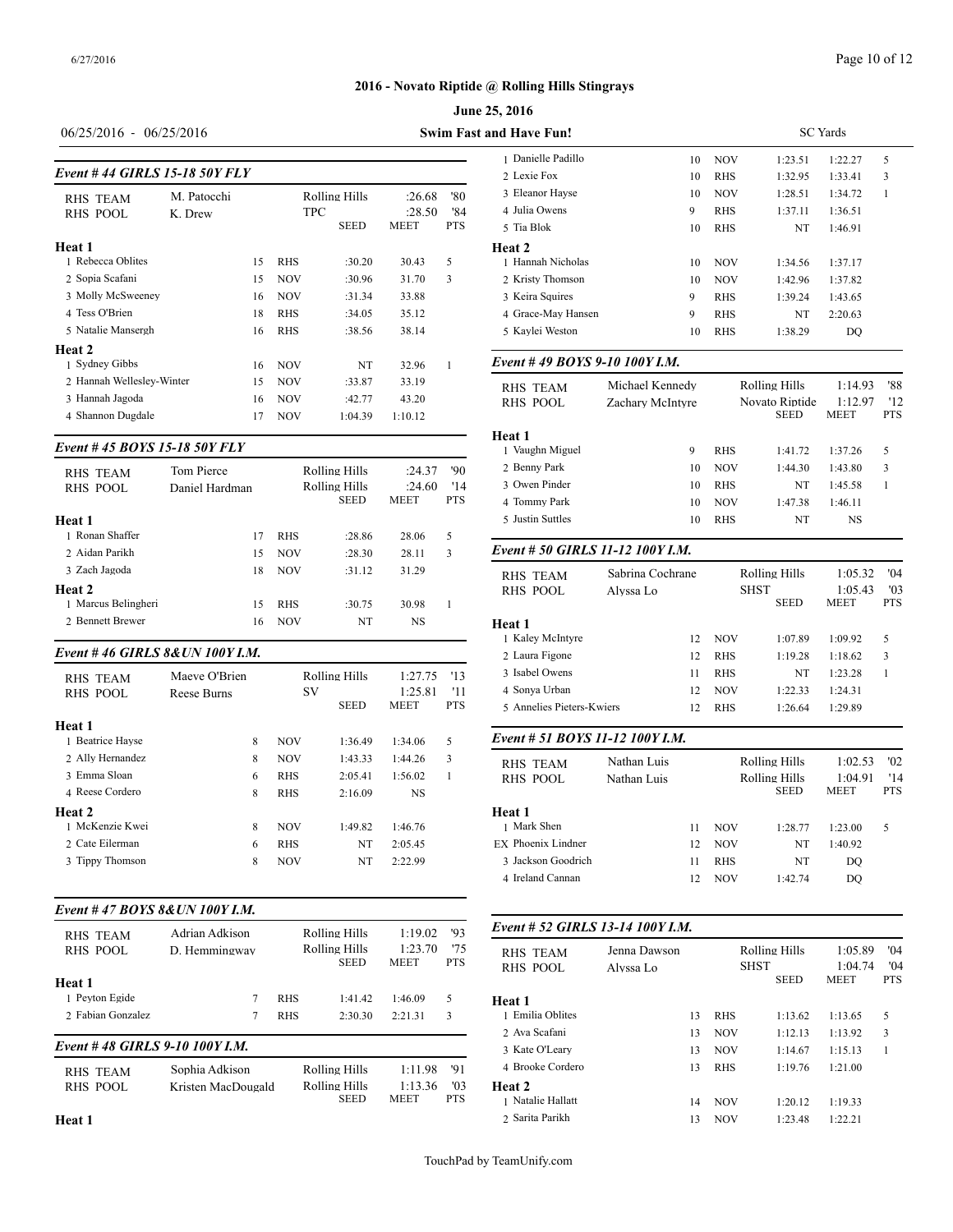# Page 11 of 12

# **2016 - Novato Riptide @ Rolling Hills Stingrays**

|                                                                                                                      |                                                                           |                                                                                      |                                                                         |                                                                    |                                    | June 25, 2016                                                                                                                                                                                                                                         |
|----------------------------------------------------------------------------------------------------------------------|---------------------------------------------------------------------------|--------------------------------------------------------------------------------------|-------------------------------------------------------------------------|--------------------------------------------------------------------|------------------------------------|-------------------------------------------------------------------------------------------------------------------------------------------------------------------------------------------------------------------------------------------------------|
| 06/25/2016 - 06/25/2016                                                                                              |                                                                           |                                                                                      |                                                                         |                                                                    |                                    | <b>Swim Fast and Have Fun!</b>                                                                                                                                                                                                                        |
| 3 Laura Hatch                                                                                                        |                                                                           | <b>NOV</b><br>13                                                                     | 1:34.63                                                                 | 1:35.88                                                            |                                    | 1 Rolling Hills Stingr A<br>1 Hughes, Amelia<br>- 10                                                                                                                                                                                                  |
| <b>RHS TEAM</b><br><b>RHS POOL</b><br>Heat 1<br>1 Sam Morris<br>2 Trevor Fox<br>3 Brian Styles                       | Event # 53 BOYS 13-14 100Y J.M.<br>Daniel Hardman<br>Cullen Hennessy      | <b>NOV</b><br>13<br>13<br><b>RHS</b><br>14<br><b>RHS</b>                             | Rolling Hills<br><b>SHST</b><br><b>SEED</b><br>1:10.24<br>NT<br>1:03.14 | :59.71<br>:59.51<br><b>MEET</b><br>1:12.82<br>1:22.76<br><b>NS</b> | '13<br>'03<br><b>PTS</b><br>5<br>3 | 3 Suttles, Justin 10<br>2 Novato Riptide A<br>1 Nicholas, Hannah 10<br>3 Sumrall, Finn<br>10<br>3 Rolling Hills Stingr B<br>1 Riccio, Joseph<br>9<br>3 Weston, Kaylei<br>10<br>4 Novato Riptide C<br>1 Thomson, Kristy<br>10<br>3 Jarjoura, Mickey 10 |
| <b>RHS TEAM</b><br><b>RHS POOL</b>                                                                                   | Event # 54 GIRLS 15-18 100Y I.M.<br>Sophia Adkison<br>K. Drew             |                                                                                      | Rolling Hills<br><b>TPC</b><br><b>SEED</b>                              | 1:04.25<br>1:04.87<br><b>MEET</b>                                  | '98<br>'84<br><b>PTS</b>           | 5 Novato Riptide B<br>1 Hayse, Eleanor<br>10<br>3 Scafani, Dominic 9                                                                                                                                                                                  |
| Heat 1<br>1 Sasha Urban<br>2 Sydney Gibbs<br>3 Hannah Wellesley-Winter<br><b>EX Patty Dougherty</b><br>5 Emma Cantor | 18<br>18                                                                  | 15<br><b>NOV</b><br><b>NOV</b><br>16<br><b>NOV</b><br>15<br><b>RHS</b><br><b>RHS</b> | 1:09.60<br>NT<br>1:14.22<br>NT<br>1:18.21                               | 1:09.02<br>1:14.22<br>1:15.81<br>1:07.29<br><b>NS</b>              | 5<br>3                             | Event # 58 MIXED 11-12 200<br><b>RHS TEAM</b><br><b>RHS POOL</b><br>Heat 1<br>1 Novato Riptide A                                                                                                                                                      |
| <b>RHS TEAM</b><br><b>RHS POOL</b>                                                                                   | Event # 55 BOYS 15-18 100Y I.M.<br><b>Tom Pierce</b><br><b>Tom Pierce</b> |                                                                                      | <b>Rolling Hills</b><br><b>Rolling Hills</b><br><b>SEED</b>             | :56.77<br>:57.76<br><b>MEET</b>                                    | '90<br>'90<br><b>PTS</b>           | 1 Brewer, Brett<br>12<br>3 O'Halloran, Nc<br>11<br>2 Rolling Hills Stingr A<br>1 Rees, Aedan<br>12<br>3 Figone, Laura<br>12<br>3 Novato Riptide B                                                                                                     |

| Heat 1          |     |            |         |         | 3 Novato R          |
|-----------------|-----|------------|---------|---------|---------------------|
| 1 Aidan Parikh  | 15. | NOV        | 1:04.45 | 1:05.43 | 1 Nielse<br>3 Shen, |
| 2 Ronan Shaffer | 17  | <b>RHS</b> | 1:10.47 | 1:10.88 | 4 Novato R          |
| 3 Peyton Oga    | 15  | <b>RHS</b> | 1:05.05 | NS      | 1 Scafan            |

### *Event # 56 MIXED 8&UN 100Y FREE REL*

| <b>RHS TEAM</b>                                                          | Rolling Hills                                                           | 1:03.89                | '01               | 3 Owens, Isabel<br>11                                                    | 4 Pieters-Kwiers, An 12                                                |                    |            |
|--------------------------------------------------------------------------|-------------------------------------------------------------------------|------------------------|-------------------|--------------------------------------------------------------------------|------------------------------------------------------------------------|--------------------|------------|
| <b>RHS POOL</b>                                                          | <b>SHST</b><br><b>SEED</b>                                              | 1:03.73<br><b>MEET</b> | '03<br><b>PTS</b> | Event # 59 MIXED 13-14 200Y FREE REL                                     |                                                                        |                    |            |
| Heat 1<br>1 Novato Riptide A                                             | 1:15.39<br><b>NOV</b>                                                   | 1:23.44                | 7                 | <b>RHS TEAM</b><br><b>RHS POOL</b>                                       | Rolling Hills<br>Rolling Hills                                         | 1:41.84<br>1:41.84 | '12<br>'12 |
| 1 Hayse, Beatrice<br>-8<br>8<br>3 Tyson, Luke                            | 2 Malone, Charlie 8<br>4 Hernandez, Ally<br>-8                          |                        |                   | Heat 1                                                                   | <b>SEED</b>                                                            | <b>MEET</b>        | <b>PTS</b> |
| 2 Rolling Hills Stingr A<br>l Eilerman.Cate<br>6<br>3 Egide, Peyton      | NT<br><b>RHS</b><br>2 Gonzalez.Fabian<br>-7<br>4 Crowell, Kendall 8     | 1:25.05                | 3                 | 1 Novato Riptide A<br>1 Scafani, Ava<br>13<br>3 Nielsen, Powell 13       | 1:49.79<br><b>NOV</b><br>2 O'Leary, Kate<br>13<br>4 Hallatt, Hayden 14 | 1:53.94            | 7          |
| 3 Novato Riptide B<br>1 Chamberlain, Peyton 7<br>3 Britton, Wyatt<br>- 8 | 1:23.92<br><b>NOV</b><br>2 Ostroff, Quinn<br>4 Kwei, McKenzie<br>- 8    | 1:30.71                |                   | 2 Rolling Hills Stingr A<br>Grimshaw, Brendan 13<br>3 Oblites, Emilia 13 | <b>RHS</b><br>1:56.79<br>2 Cordero.Brooke 13<br>4 Styles, Brian<br>-14 | 2:04.85            | 3          |
| 4 Novato Riptide C<br>8<br>1 Morris, Ashley<br>3 Murphy, Ethan           | <b>NOV</b><br>1:30.11<br>8<br>2 Burt, Jackson<br>4 Chamberlain, Alex 8  | 1:35.12                |                   | 3 Novato Riptide B<br>-13<br>1 O'Leary,Lulu<br>3 Pierotti, Will<br>13    | <b>NOV</b><br>2:04.29<br>2 Hallatt, Natalie 14<br>13<br>4 Morris, Sam  | 2:07.18            |            |
| 5 Rolling Hills Stingr B<br>1 Tyreus, Mats<br>8<br>3 Welch, Maeve        | NT<br><b>RHS</b><br>$\overline{4}$<br>2 Egide, Walker<br>4 Walley, Lyla | 1:41.65                |                   | 4 Rolling Hills Stingr B<br>13<br>1 Fox, Trevor<br>13<br>3 Ikeda, Sadie  | NT<br><b>RHS</b><br>13<br>2 Kreps, John<br>14<br>4 Leida, Vivian       | 2:17.51            |            |

### *Event # 57 MIXED 9-10 200Y FREE REL*

| RHS TEAM | Rolling Hills | 2:02.16     | $^{\prime}$ 03 | <b>RHS TEAM</b> |
|----------|---------------|-------------|----------------|-----------------|
| RHS POOL | SHST          | 2:00.55     | '99            | RHS POOL        |
|          | SEED          | <b>MEET</b> | PTS            |                 |

| 25, 2016                                            |                                                  |
|-----------------------------------------------------|--------------------------------------------------|
| and Have Fun!                                       | <b>SC</b> Yards                                  |
| 1 Rolling Hills Stingr A                            | 7<br><b>RHS</b><br>NT<br>2:21.44                 |
| 1 Hughes, Amelia<br>10<br>3 Suttles, Justin 10      | 9<br>2 Miguel, Vaughn<br>9<br>4 Murphy, Leah     |
| 2 Novato Riptide A                                  | 3<br><b>NOV</b><br>2:26.03<br>2:25.14            |
| 1 Nicholas, Hannah 10<br>3 Sumrall, Finn<br>10      | 2 Portillo. Ezra<br>10<br>4 Padillo, Danielle 10 |
| 3 Rolling Hills Stingr B                            | <b>RHS</b><br>1<br>NT.<br>2:38.93                |
| 9<br>1 Riccio, Joseph<br>3 Weston, Kaylei<br>10     | 2 Pinder, Owen<br>10<br>4 Fox, Lexie<br>10       |
| 4 Novato Riptide C                                  | <b>NOV</b><br>2:38.21<br>2:40.83                 |
| 1 Thomson, Kristy<br>10<br>3 Jarjoura, Mickey<br>10 | 2 Park, Tommy<br>10<br>9<br>4 Reyes, Chelsea     |
| 5 Novato Riptide B                                  | <b>NOV</b><br>2:33.68<br>2:42.92                 |
| 1 Hayse, Eleanor<br>10<br>3 Scafani, Dominic<br>9   | 2 Kwei, Nathan<br>10<br>10<br>4 Ross, Amanda     |

# *Event # 58 MIXED 11-12 200Y FREE REL*

| <b>RHS TEAM</b>                                  | Rolling Hills<br>'11<br>1:47.97                                             |
|--------------------------------------------------|-----------------------------------------------------------------------------|
| <b>RHS POOL</b>                                  | 1:47.97<br>'11<br>Rolling Hills<br><b>SEED</b><br><b>MEET</b><br><b>PTS</b> |
| Heat 1                                           |                                                                             |
| 1 Novato Riptide A                               | 7<br>NOV<br>1:59.55<br>2:02.29                                              |
| 1 Brewer, Brett<br>12<br>3 O'Halloran, Nc<br>-11 | 12<br>2 Urban, Sonya<br>4 McIntyre, Kaley 12                                |
| 2 Rolling Hills Stingr A                         | 3<br><b>RHS</b><br>2:01.71<br>2:07.29                                       |
| 1 Rees, Aedan<br>12<br>3 Figone, Laura<br>12     | 2 Cordero, Hayden 11<br>4 O'Brien, Maeve<br>- 11                            |
| 3 Novato Riptide B                               | NOV<br>2:12.26<br>2:17.31<br>1                                              |
| 11<br>1 Nielsen, Ava<br>3 Shen, Mark<br>11       | 11<br>2 Carrow, Elle<br>4 Padillo, Sean<br>12                               |
| 4 Novato Riptide C                               | NOV<br>2:20.28<br>2:21.82                                                   |
| 1 Scafani, Gianna<br>11<br>3 Lindner, Phoenix 12 | 2 Gibson, Eva<br>12<br>12<br>4 Spencer, Jack                                |
| 5 Rolling Hills Stingr B                         | <b>RHS</b><br>2:17.72<br>2:25.36                                            |
| 1 Eilerman, Colin 11<br>3 Owens, Isabel<br>11    | 2 Perdriel, Adam<br>-12<br>4 Pieters-Kwiers, An 12                          |
|                                                  |                                                                             |

| <b>RHS TEAM</b>                                 | Rolling Hills                                     | 1:41.84<br>'12                              |
|-------------------------------------------------|---------------------------------------------------|---------------------------------------------|
| <b>RHS POOL</b>                                 | Rolling Hills<br>SEED                             | '12<br>1:41.84<br><b>MEET</b><br><b>PTS</b> |
| Heat 1                                          |                                                   |                                             |
| 1 Novato Riptide A                              | NOV.<br>1:49.79                                   | 7<br>1:53.94                                |
| 13<br>1 Scafani, Ava<br>3 Nielsen, Powell 13    | 13<br>2 O'Learv.Kate<br>4 Hallatt, Hayden<br>- 14 |                                             |
| 2 Rolling Hills Stingr A                        | <b>RHS</b><br>1:56.79                             | 3<br>2:04.85                                |
| 1 Grimshaw, Brendan 13<br>3 Oblites, Emilia 13  | 2 Cordero.Brooke 13<br>4 Styles, Brian<br>-14     |                                             |
| 3 Novato Riptide B                              | NOV.<br>2:04.29                                   | 1<br>2:07.18                                |
| 13<br>1 O'Leary, Lulu<br>3 Pierotti, Will<br>13 | 2 Hallatt.Natalie<br>14<br>13<br>4 Morris, Sam    |                                             |
| 4 Rolling Hills Stingr B                        | NT<br><b>RHS</b>                                  | 2:17.51                                     |
| 13<br>1 Fox, Trevor<br>13<br>3 Ikeda, Sadie     | 13<br>2 Kreps, John<br>14<br>4 Leida, Vivian      |                                             |

### *Event # 60 MIXED 15-18 200Y FREE REL*

| RHS TEAM | Rolling Hills | 1:38.72       | - '80      |
|----------|---------------|---------------|------------|
| RHS POOL | Rolling Hills | $1:40.20$ '14 |            |
|          | <b>SEED</b>   | <b>MEET</b>   | <b>PTS</b> |

#### **Heat 1**

# **Heat 1**